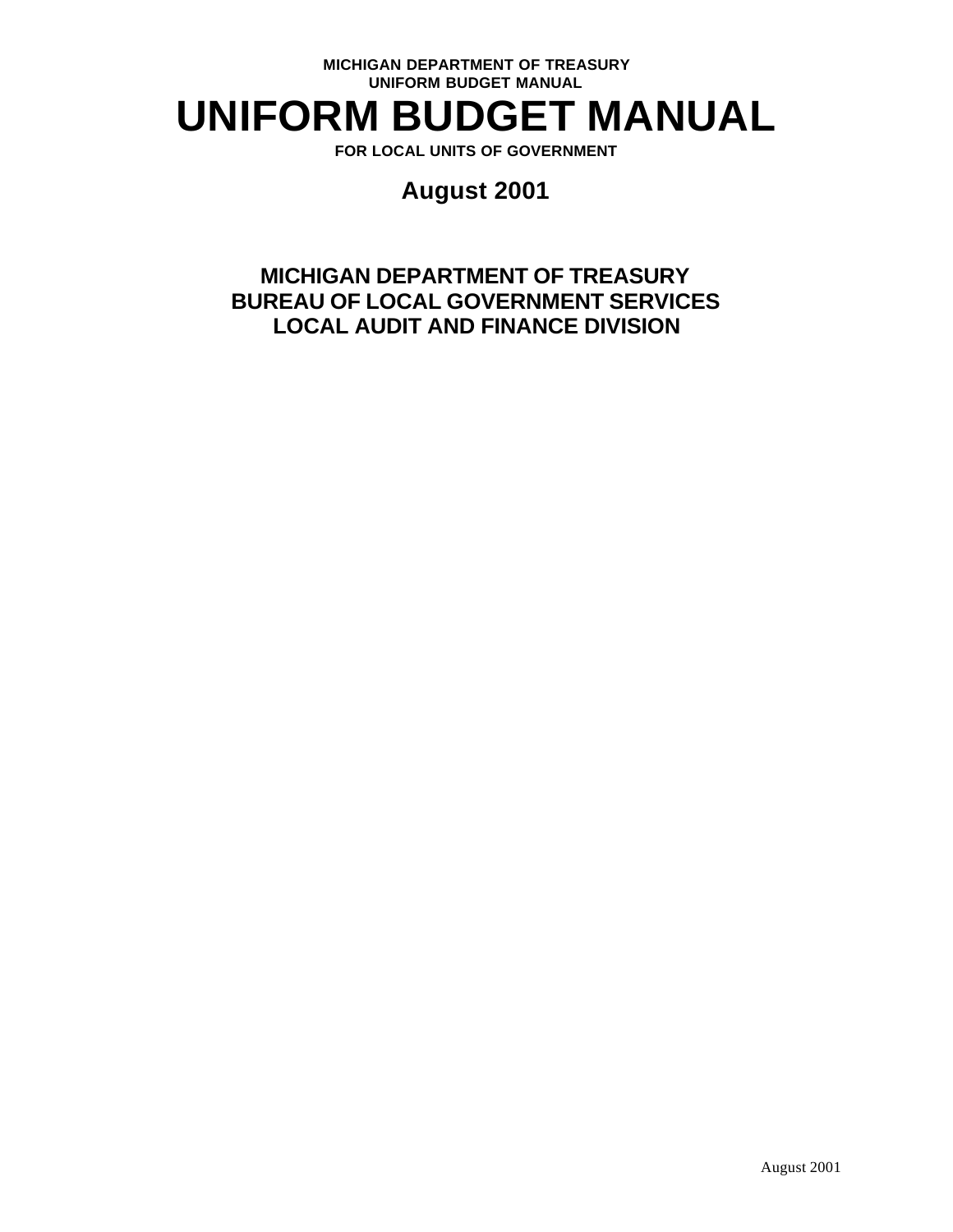## **ACKNOWLEDGMENTS**

We wish to express our appreciation for the dedicated efforts of the staff members of the Local Audit and Finance Division, Department of Treasury, who devoted many hours to writing, rewriting and reviewing this material prior to submission to the Michigan Committee on Governmental Accounting and Auditing.

The following are members of the Michigan Committee on Governmental Accounting and Auditing:

Richard L. Baldermann, CPA, CGFM, Department of Treasury; Chairman

Larry J. Allen, CPA, Stewart, Beauvais & Whipple; Jim Baker, CPA, Siegfried, Crandall, Vos & Lewis; Robert C. Bendzinski, Bendzinski & Company; John Bengel, CFE, CGFM, Department of Treasury; Donald R. Breadon, CPA, MBA, Gaudette & Company; James G. Buckley, CPA, PricewaterhouseCoopers; Darrell Burks, CPA, PricewaterhouseCoopers; Patsy K. Cantrell, City of Farmington; John Cubba, Redford Township; Robert J. Daddow, CPA, Oakland County; Gerald J. Desloover, CPA, Rehmann, Robson & Company; George Elsworth, Assistant Attorney General; Rana M. Emmons, CPA, Post, Smythe, Lutz & Ziel; Michael J. Frawley, CPA, Yeo & Yeo; Michael T. Gaffney, CPA, Abraham & Gaffney, PC; Joseph C. Heffernan, CPA, Plante & Moran; Susan G. Hendricks, Independence Charter Township; Ernest L. Hodgers, MPA, CGFM, Department of Treasury; Peg Jury, CPA, Dupuis & Ryden; Karen Lawrence-Webster, CPA, City of Saginaw; Janet L. Lazar, Michigan Municipal League/Benefit Evaluation; Ann Marie Dennis, Department of Transportation; John H. Murphy, Cass County; Patrick L. Mutchler, CPA, Brickley Delong; Brad Niergarth, CPA, Dennis, Gartland & Niergarth; John H. Ogden, CPA, City of Port Huron; Thomas W. Ott, Oakland County; Kenneth D. Parrish, CPA, Kent County; Rick J. Sanborn, City of Sterling Heights; Susan D. Sanford, CPA, Department of Treasury; Robert J. Skrobola, Pittsfield Charter Township; John Sobleski, Wayne County; Linda A. Stephen, CPA, Rehmann, Robson & Company; Aaron M. Stevens, CPA, Abraham & Gaffney, PC; Michael Styczenski, CPA, Deloitte & Touche, LLP; Cary J. Vaughn, CPA, Department of Treasury; Ross J. Wilson, CPA, Maner, Costerisan & Ellis; Patricia E. Wysong, Clinton County Road Commission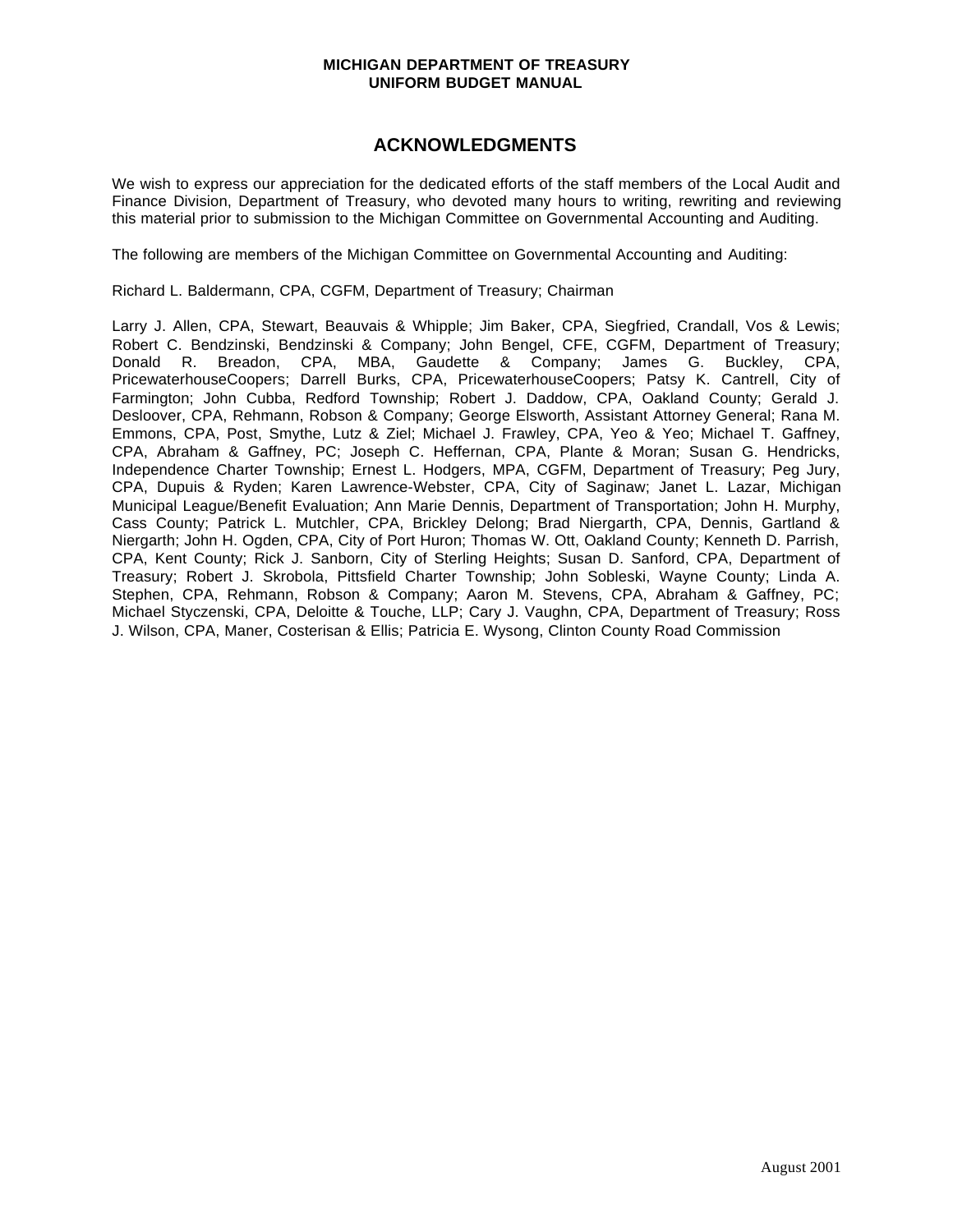## **TABLE OF CONTENTS**

| Provisions of the Budget Act<br>Budget (General Appropriations Act) 5 |  |
|-----------------------------------------------------------------------|--|
|                                                                       |  |
| Recommendations for Compliance 8                                      |  |
| Suggested Procedures and Timetable 9                                  |  |
|                                                                       |  |
| Budget Sections of Act 2 PA 1968  13                                  |  |
| Sample Township<br>General Appropriations Act and Budget 22           |  |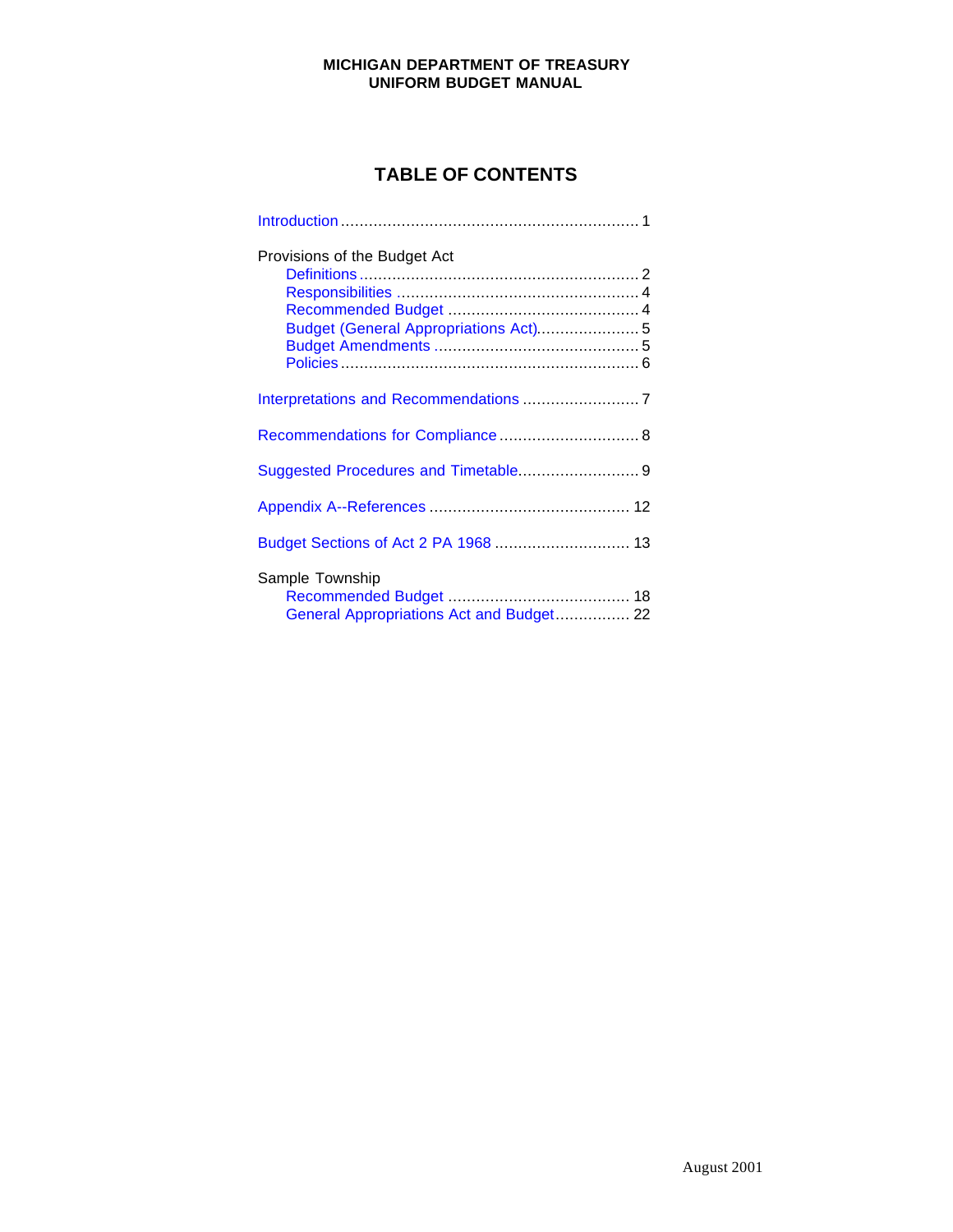## **INTRODUCTION**

The key to sound fiscal health of governmental units is proper accounting, budgeting, and auditing of the local unit. The accounting, budgeting, and auditing requirements for Michigan local units are contained in [Public Act](http://www.michiganlegislature.org/mileg.asp?page=getObject&objName=mcl-Act-2-of-1968&queryid=724889&highlight=) [2 of 1968,](http://www.michiganlegislature.org/mileg.asp?page=getObject&objName=mcl-Act-2-of-1968&queryid=724889&highlight=) as amended, through Public Act 493 of 2000 (MCL 141.421, et al.).

Local unit officials meet their campaign commitments and evidence their support of various public programs through the various priority assigned programs in the budgeting process. The only way elected officials can be assured that resources have actually been spent in accordance with their wishes is through proper accounting and auditing of the expenditures of the local units.

Governmental units account for public resources on a "fund basis" of accounting to enhance taxpayers' and elected officials' ability to monitor and control expenditures of public monies in accordance with their wishes. Hence, no expenditure of public monies can be made without an appropriations act passed by the legislative body of a local unit, which is an expression of the wishes and priorities of elected officials to provide public services within the resources made available. The appropriations act is the final product of the budget cycle and is the key to controlling the finances of a local unit.

#### Background/Purpose of the Budget Act

In the January 13, 1970 opinion by the Attorney General, the requirement for local units of government in Michigan to adopt a budget was made clear. The Attorney General in his opinion stated: "The authority of each local unit to expend the funds of that unit must be found in the budget and in the appropriations therefrom. Except for funds budgeted and appropriated in accordance with governing law, there is no basis for levying or collecting taxes or otherwise making available or disbursing public monies."

The need for strong budgeting practices has been magnified by tax limitation and by the increased reliance on funding from outside sources. The Headlee Amendment, passed by the voters in 1978, placed limits on tax increases to cover expanding services. Current programs must be reviewed and their value weighed against the value of new programs to determine the most efficient allocation of existing resources. As a result of these and other factors, Public Act 621 of 1978, an amendment to Public Act 2 of 1968, was enacted by the legislature.

The purpose of the Budget Act is to require that all local units of government in Michigan adopt balanced budgets, to establish responsibilities and define the procedure for the preparation, adoption and maintenance of the budget, and to require certain information for the budget process.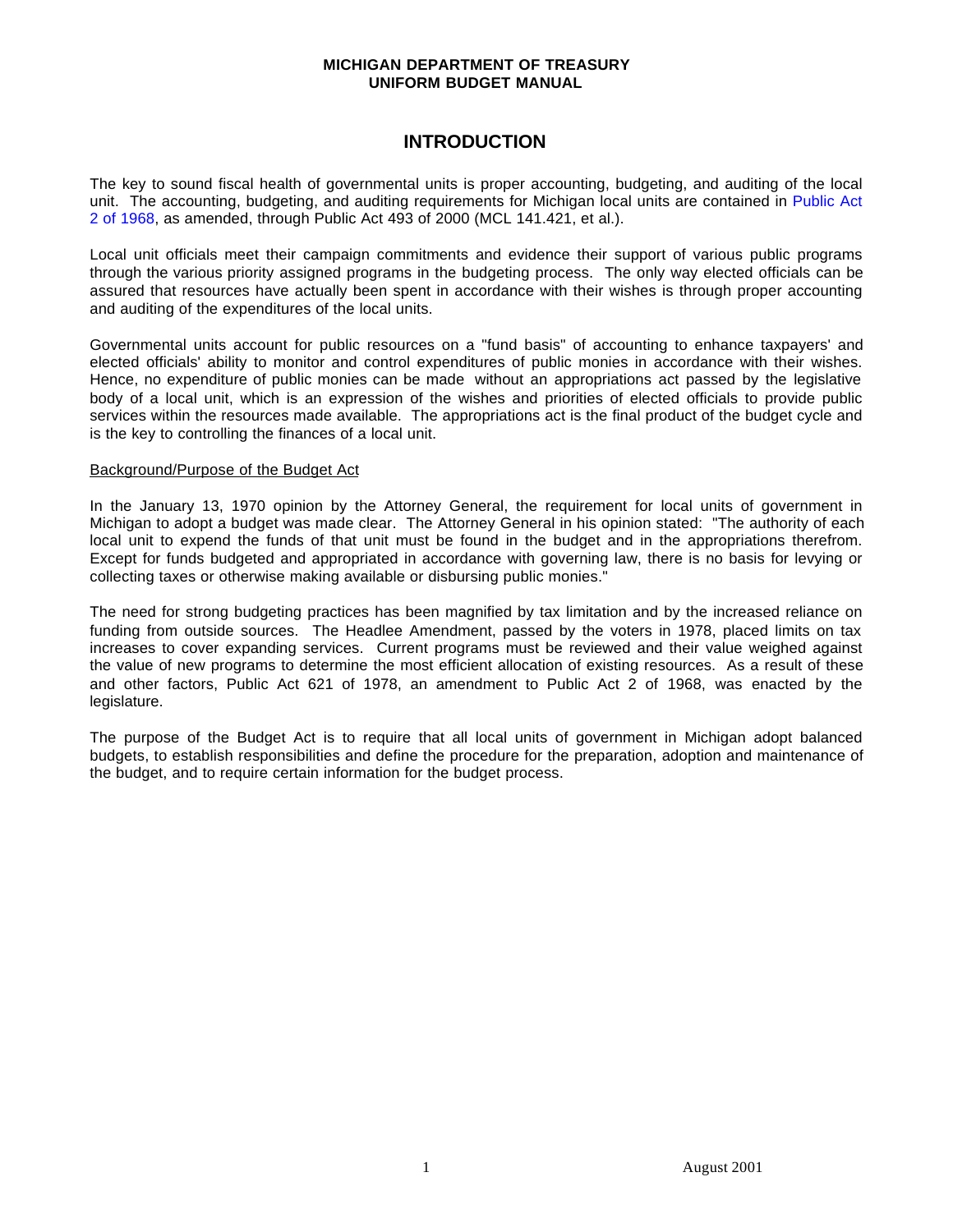## **PROVISIONS OF THE BUDGET ACT**

#### *Section 2, 2a, 2b, 2c, and 2d--Definitions*

Sec. 2a.

- q **Administrative officer** an individual employed or otherwise engaged by a local unit to supervise a budgetary center.
- q **Allotment** a portion of an appropriation which may be expended during a certain period of time.
- q **Appropriation** an authorization granted by a legislative body to incur obligations and to expend public funds for a stated purpose.
- q **Budget** a plan of financial operation for a given period of time, including an estimate of all proposed expenditures from the funds of a local unit and the proposed means of financing the expenditures. Budget does not include any of the following:
	- A fund for which the local unit acts as a trustee or agent;
	- An internal service fund;
	- An enterprise fund;
	- A capital project fund;
	- A debt service fund.

Sec. 2b.

- q **Budgetary center** a general operating department of a local unit or any other department, institution, court, board, commission, agency, office, program, activity, or function to which money is appropriated by the local unit.
- q **Capital outlay** a disbursement of money that results in the acquisition of, or addition to, fixed assets.
- q **Chief administrative officer** means any of the following:
	- The manager of a village or, if a village does not employ a manager, the president of the village;
	- The city manager of a city or, if a city does not employ a city manager, the mayor of the city;
	- The superintendent of a local school district or, if the school district does not have a superintendent, the person having general administrative control of the school district;
	- The superintendent of an intermediate school district or, if the school district does not have a superintendent, the person having general administrative control of the school district;
	- The manager of a township or, if the township does not employ a manager, the supervisor of the township;
	- The elected county executive or appointed county manager of a county; or if the county has not adopted an optional unified form of county government, the controller of the county appointed pursuant to 1851 PA 156, MCL 46.13b; or if the county has not appointed a controller, an individual designated by the county board of commissioners of the county;
	- The official granted general administrative control of an authority or organization of government established by law that may expend funds of the authority or organization;
	- A person granted general administrative control of the public school academy by the board of directors of a public school academy established under part 6a of the revised school code, [1976 PA 451,](http://www.michiganlegislature.org/mileg.asp?page=getObject&objName=mcl-Act-451-of-1976&queryid=724952&highlight=) MCL 380.501 to 380.507, or other person designated by the board of directors of the public school academy.
- q **Deficit** an excess of liabilities and reserves of a fund over its assets.
- q **Disbursement** a payment in cash.

Sec. 2c.

- q **Expenditure** the cost of goods delivered or services rendered, whether paid or unpaid, including expenses, debt retirement not reported as a liability of the fund from which retired, or capital outlay.
- q **General appropriations act** the budget as adopted by the legislative body or as otherwise given legal effect pursuant to a charter provision in effect on the effective date of this section.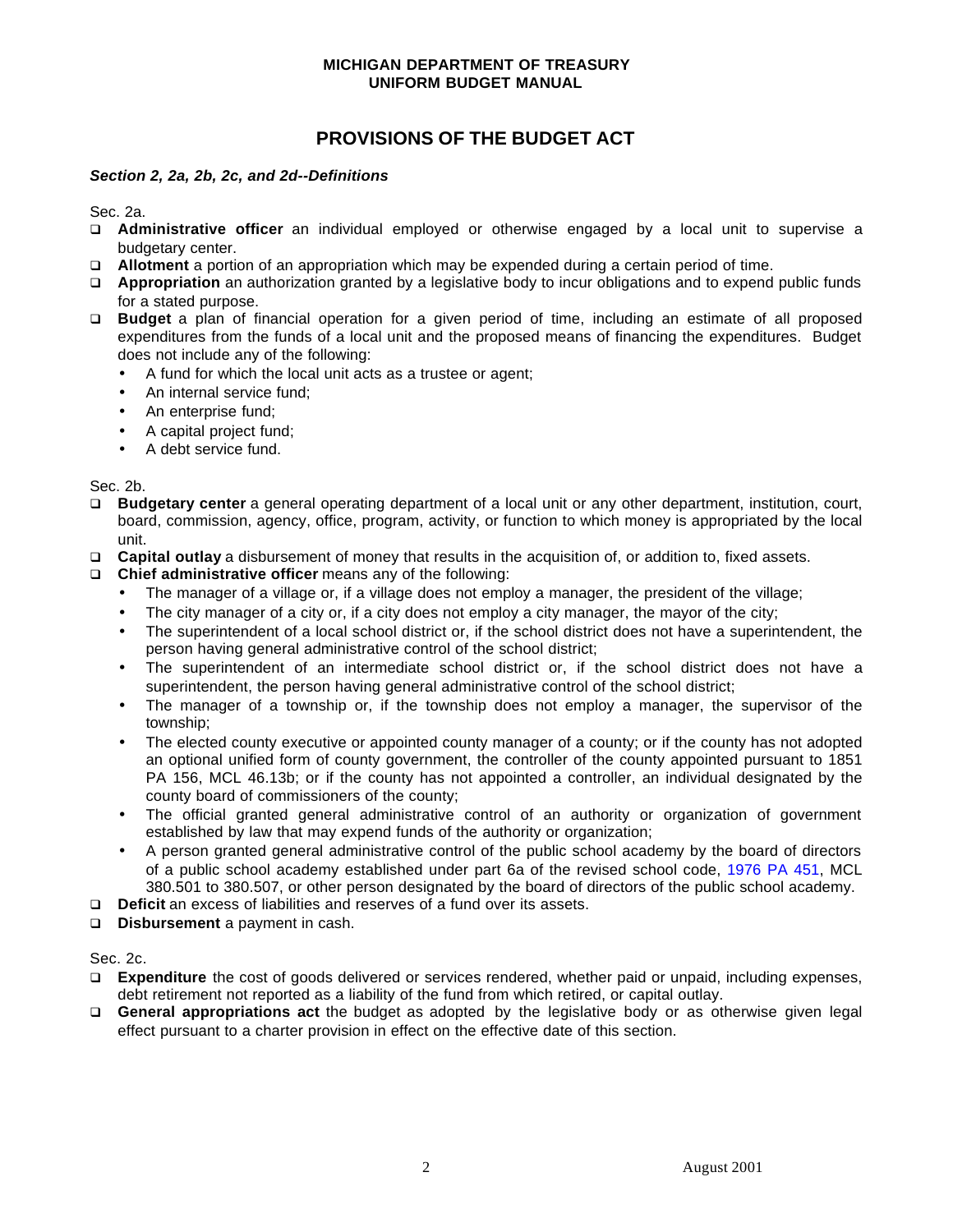#### *Section 2, 2a, 2b, 2c, and 2d--Definitions (Continued)*

Sec. 2d.

- □ Legislative body means any of the following:
	- The council, commission, or other entity vested with the legislative power of a village;
	- The council or other entity vested with the legislative power of a city;
	- The board of education of a local school district;
	- The board of education of an intermediate school district;
	- The township board of a township:
	- The county board of commissioners of a county;
	- The board of county road commissioners of a county;
	- The board of directors of a public school academy established under part 6a of the revised school code, 1976 PA 451, MCL 380.501 to 380.507;
	- The official body to which is granted general governing powers over an authority or organization of government established by law that may expend funds of the authority or organization. As used in this act, legislative body does not include an intermunicipality committee established under 1957 PA 200, MCL 123.631 to 123.637.
- q **Local unit** does not include an intermunicipality committee established under 1957 PA 200, MCL 123.631 to 123.637. As used in sections 14 to 20a, "local unit" means any of the following:
	- A village;
	- A city;
	- A school district;
	- An intermediate school district;
	- A public school academy established under part 6a of the revised school code, 1976 PA 451, MCL 380.501 to 380.507;
	- A township;
	- A county;
	- A county road commission;
	- An authority or organization of government established by law that may expend funds of the authority or organization.

#### *Section 14, Responsibilities*

- q **The chief administrative officer** of the local unit of government shall have final responsibility for budget preparation, presentation of the budget to the legislative body, and the control of expenditures under the budget and the general appropriations act.
- q **The budgetary centers of the local unit** (Department heads and other administrative officers) will provide necessary information to the chief administrative officer for budget preparation.
- q **The chief administrative officer** shall transmit the recommended budget to the legislative body according to an appropriate time schedule developed by the local unit.
- q **The legislative body** will have adequate time to review and approve the recommended budget and may request necessary information for consideration of the budget.
- q **The time schedule** shall allow adequate time for review and adoption by the legislative body before commencement of the budget year.
- q **The recommended budget**, when transmitted by the chief administrative officer, shall be accompanied by a suggested general appropriations act to implement the budget.
- q **The legislative body** will hold a public hearing as required by the open meetings act, [1976 PA 267,](http://www.michiganlegislature.org/mileg.asp?page=getObject&objName=mcl-Act-267-of-1976&queryid=724976&highlight=) MCL 15.261 to 15.275 prior to final approval of the budget.
- q **The legislative body** will pass a general appropriations act, consistent with the uniform chart of accounts prescribed by the Department of Treasury, as formal approval of the budget for:
	- The General Fund and
	- Each Special Revenue Fund
- q **The legislative body** shall determine the amount of money to be raised by taxation necessary to defray the expenditures and meet the liabilities of the local unit for the ensuing fiscal year; shall order that money to be raised by taxation, within statutory and charter limitations; and shall cause the money raised by taxation to be paid into the funds of the local unit (Section 16[6]).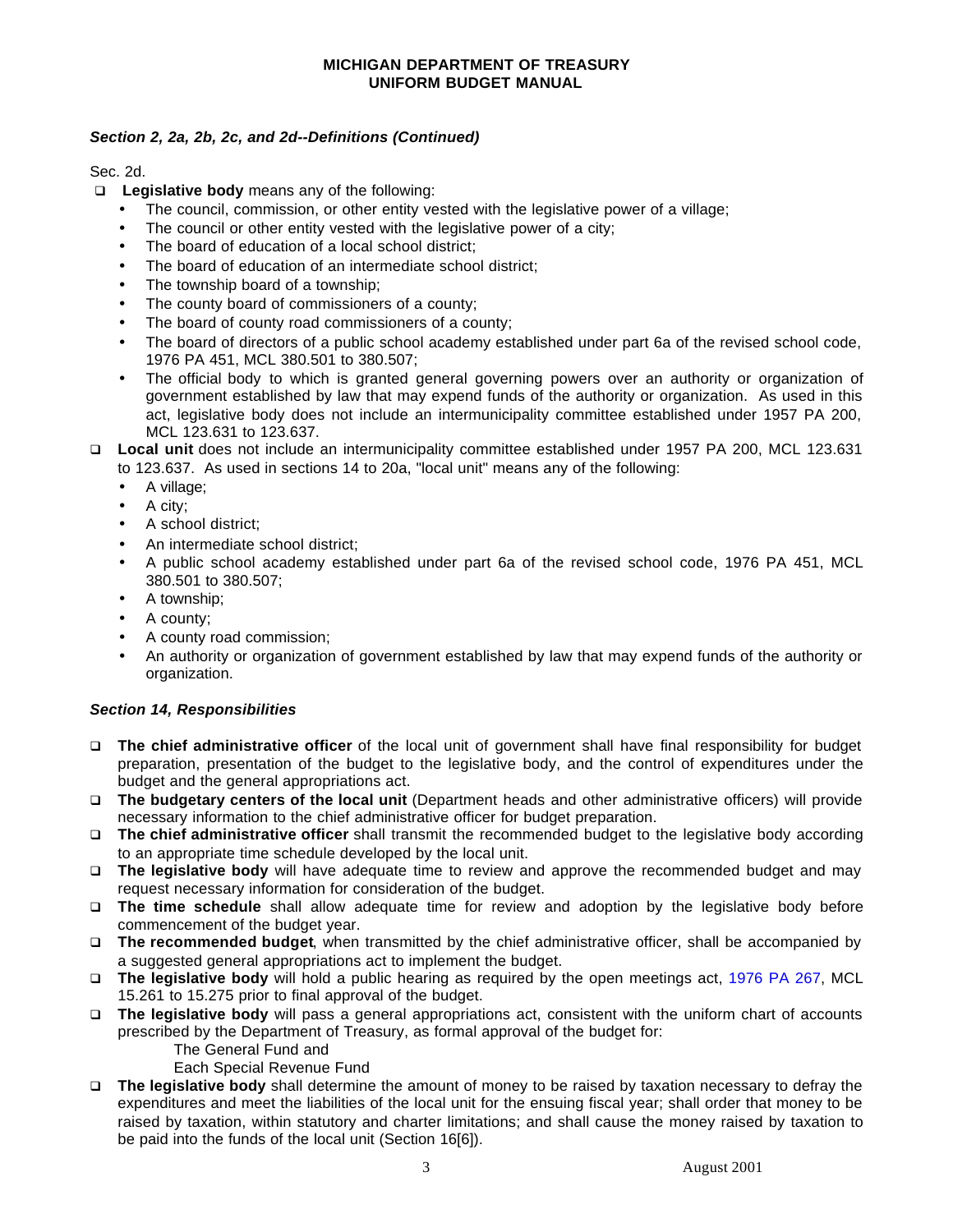#### <span id="page-6-0"></span>*Section 15, Recommended Budget*

- q The recommended budget for the general fund and special revenue funds must include for each fund:
	- Actual expenditures for the most recently completed fiscal year;
	- Estimated expenditures for the current fiscal year (to be arrived at by using actual expenditures to date and estimating expenditures to the end of the fiscal year);
	- An estimate of the expenditures in the next fiscal year;
	- Actual revenue for the most recently completed fiscal year;
	- Estimated revenue for the current fiscal year (to be arrived at by using actual revenue to date and estimating revenue to the end of the fiscal year);
	- An estimate of the revenue in the next fiscal year;
	- Beginning and ending fund balance for each year;
	- An estimate of the amounts needed for deficiency, contingent, or emergency purposes;
	- Other data relating to fiscal conditions that the chief administrative officer considers to be useful in considering the financial needs of the local unit.
- q The total estimated expenditures, including an accrued deficit, in the budget shall not exceed the total estimated revenues, including an available unappropriated surplus and the proceeds from bonds or other obligations issued under the fiscal stabilization act or the balance of the principal of these bonds or other obligations.

#### *Section 16--Budget (General Appropriations Act)*

- q The legislative body of each local unit must pass a general appropriations act (budget) for the general fund and each special revenue fund.
- $\Box$  The general appropriations act (budget) must:
	- state the total mills to be levied and the purpose for each millage levied (truth in budgeting act);
	- include amounts appropriated for expenditures and to meet liabilities for the ensuing fiscal year in each fund;
	- include estimated revenues by source in each fund for the ensuing fiscal year; and
	- be consistent with the Uniform Chart of Accounts issued by the State Treasurer (State Board of Education for school districts, intermediate school districts and public school academies).
- □ A line item budget is not required.
- q The budgeted expenditures, including an accrued deficit, shall not exceed budgeted revenues, including available surplus and the proceeds from bonds or other obligations issued under the fiscal stabilization act, [Act 80 of 1981](http://www.michiganlegislature.org/mileg.asp?page=getObject&objName=mcl-Act-80-of-1981&queryid=724994&highlight=) MCL 141.1001 et al.).
- q The general appropriations act may permit the chief administrative officer to make transfers within limits between appropriations. (Section 19)

#### *Section 17--Budget Amendments*

- $\Box$  The legislative body must amend the budget as soon as a deviation is apparent.
- q Amendments to the approved budget (general appropriations act) must not cause estimated total expenditures, including an accrued deficit, to exceed total estimated revenues, including an available surplus.
- q The chief administrative officer may recommend, and the legislative body will approve, any amendments to the general appropriations act required.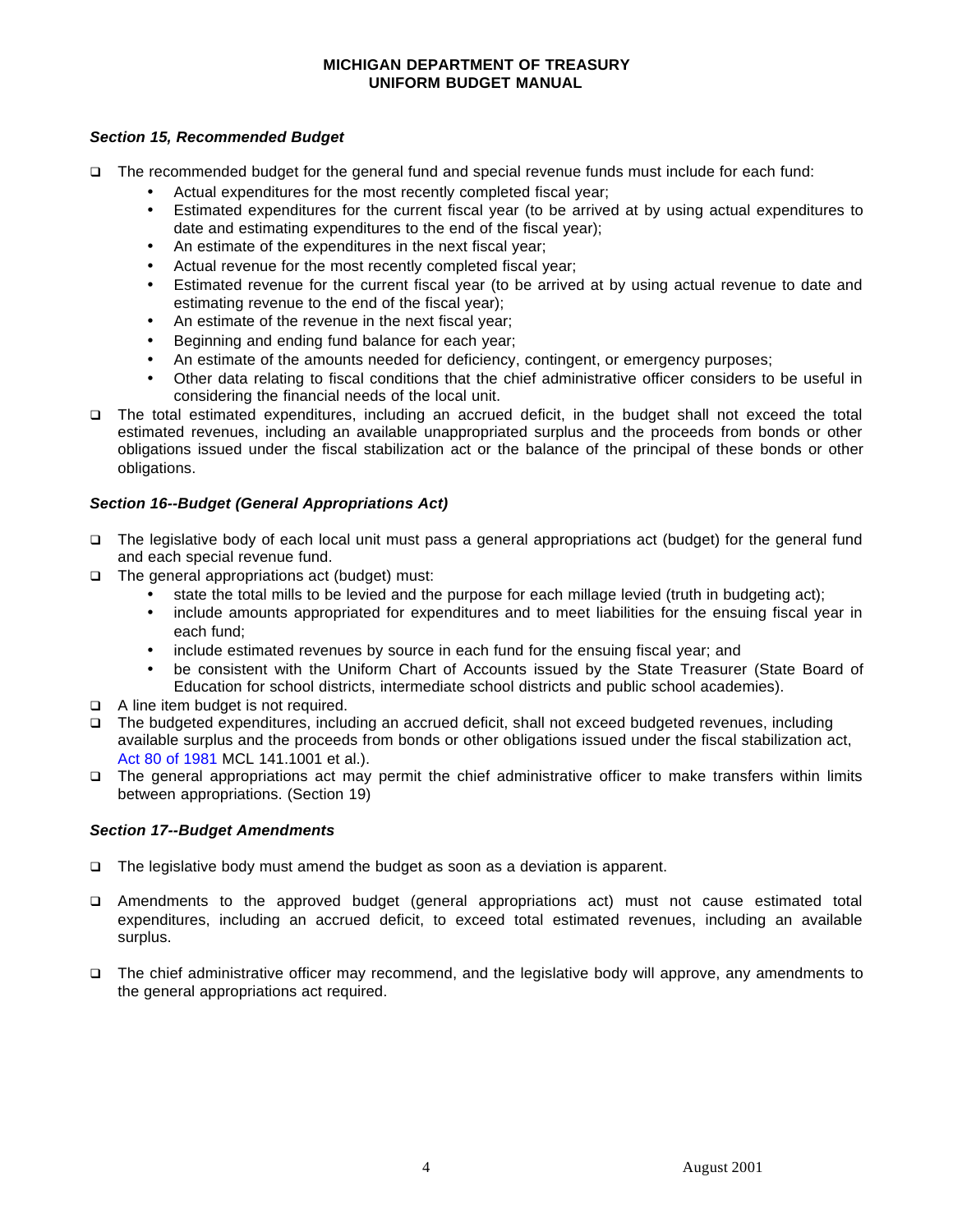#### <span id="page-7-0"></span>*Section 18--Policies*

- □ Debt or other obligations shall not be entered into unless the debt is permitted by law.
- $\Box$  Appropriations may be divided into allotments if they are based on periodic requirements.
- q Expenditures shall not be made in excess of the amount authorized in the budget.
- $\Box$  Funds may not be applied or diverted for purposes inconsistent with the appropriations.

**Recommended Budget Requirements**--The minimum information requirements to be established for a local unit of government's recommended budget include:

| $\bullet$ | For prior fiscal years                         | $\blacksquare$   | the amount of accumulated surplus or deficit                                                                                                                                                                |
|-----------|------------------------------------------------|------------------|-------------------------------------------------------------------------------------------------------------------------------------------------------------------------------------------------------------|
| $\bullet$ | For the most recently<br>completed fiscal year |                  | actual expenditure and revenue data                                                                                                                                                                         |
| $\bullet$ | For the current fiscal year                    | $\blacksquare$   | estimated expenditures and revenues<br>estimate of expected surplus or deficit                                                                                                                              |
| $\bullet$ | For the ensuing (budget)<br>fiscal year        | ٠<br>۰<br>۰<br>۰ | estimate of required expenditures<br>estimate of revenues (by revenue source)<br>estimate of amounts needed for deficiency<br>estimate for contingent or emergency purposes<br>estimate of expected surplus |

**Budget Requirements**--The minimum information requirements to be established for a local unit of government's adopted budget include:

- For the ensuing (budget) estimate of expected beginning surplus or deficit fiscal year estimate of required expenditures<br>
For the ensuing (budget) estimate of required expenditures<br>
estimate of revenues (by revenue
- - fiscal year **Fiscal year** estimate of required expenditures
		- estimate of revenues (by revenue source)
		- **-** estimate of amounts needed for deficiency
		- **-** estimate for contingent or emergency purposes
		- **-** estimate of expected ending surplus or deficit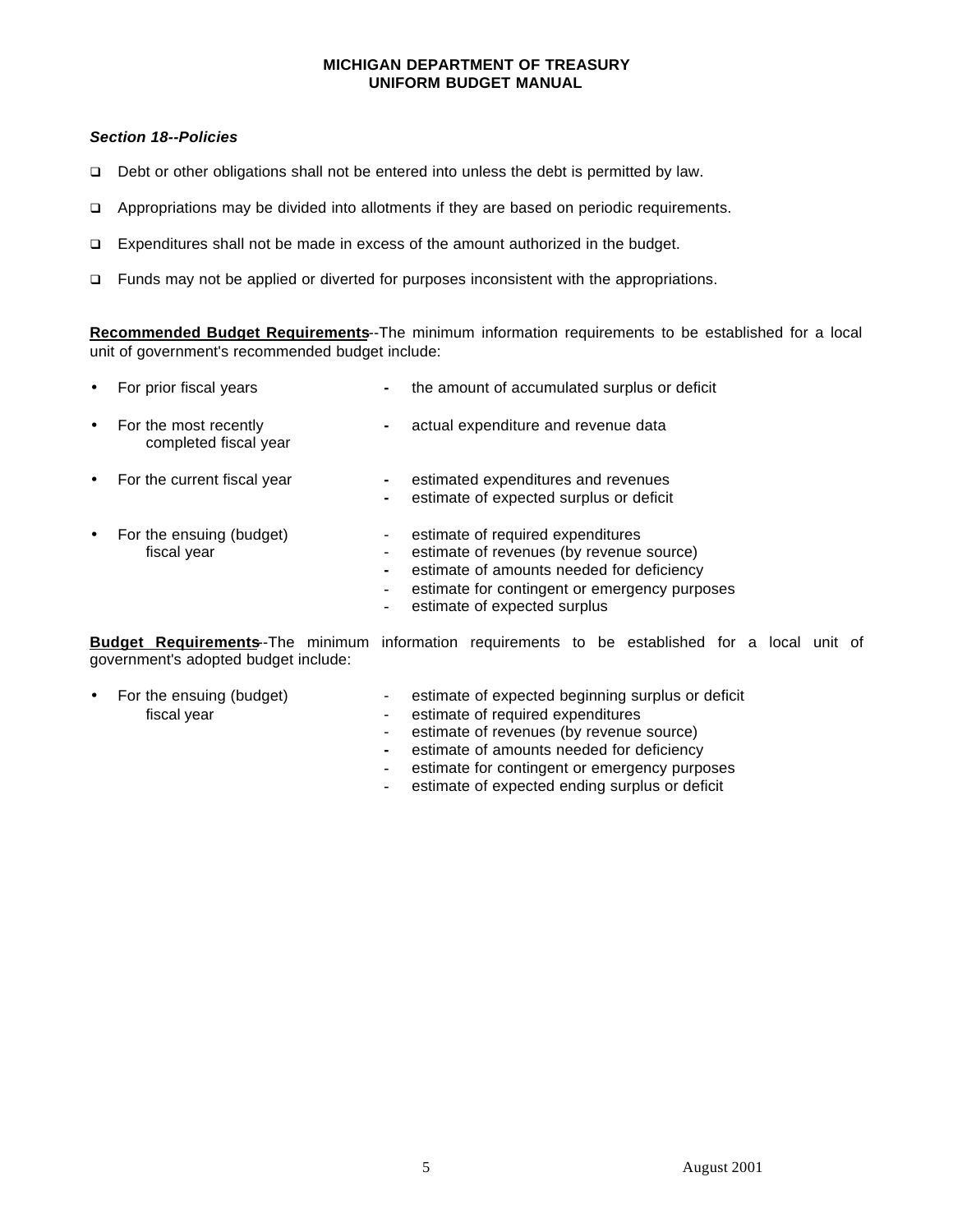#### **INTERPRETATIONS AND RECOMMENDATIONS**

<span id="page-8-0"></span>**Contingencies-**The Act indicates that an estimate should be made for amounts needed for deficiency and contingent or emergency purposes. The contingent amounts are not intended to be an account to make expenditures from but rather a temporary classification for unforeseen or unanticipated expenditures. In fact, if such an expenditure is necessary, an amount to cover the expenditure should be transferred (by budget amendment) from the contingency amount to the proper appropriation category describing the expenditure. To the extent possible, if expenditures can be anticipated, they should be appropriately classified in the budget rather than grouped in the contingency category. To determine the amounts that may be needed for such contingencies, data from previous years might be used as guidelines.

**Surplus/Deficit**--In general, when the terms "surplus" or "deficit" are used within the Act, the reference is to the excess of assets of a fund over its liabilities (surplus) or the excess of liabilities of a fund over its assets (deficit). Other terms commonly used to describe such financial conditions are "fund balance" and "fund deficit." However, in the Act, when the terms "surplus" or "deficit" are used to describe an amount "expected in the current year," the reference is to "net revenues" or "net expenditures" for the year. If the general fund of a municipality has a surplus resulting from an excess of revenues over expenses, the municipality may wish to establish a budget stabilization fund in accordance with [PA 30 of 1978.](http://www.michiganlegislature.org/mileg.asp?page=getObject&objName=mcl-Act-30-of-1978&queryid=725011&highlight=)

**Amending the Budget**--When necessary, the budget must be amended. The amendment must be approved by the legislative body prior to the expenditure being made. This is not only a requirement of the Budget Act but also a requirement of sound budgeting theory. The purpose of a budget is not only to approve expenditures but also to control expenditures.

- Please note that the Budget Act requires budget amendments *before* any expenditures exceed the budget. There is no authority to amend the budget after year end.
- The Budget Act also requires an adopted budget prior to the beginning of a fiscal year. There is no provision to allow for a "continuation budget" or any other alternative to a full budget.

**Budget Transfers**--The legislative body may permit the chief administrative officer or fiscal officer to execute transfers within limits between appropriations. If the legislative body allows transfers, the permission and limits for such transfers must be indicated in the appropriations act (budget resolution). The allowed transfers should be submitted to the legislative body at a later date for approval. Allowing such transfers might eliminate the necessity for budget amendments for miscellaneous and insignificant amounts.

**Comparison of Actual Revenues and Expenditures to Budgeted Revenues and Expenditures-In** accordance with generally accepted accounting principles (GAAP) as applicable to governmental units, the budgeted revenues and expenditures should be compared to the actual revenues and expenditures in the financial statements at year-end.

**Basis for Accounting and Reporting**--The budget information must be prepared on the same method and basis as the actual amounts will be reported in the financial statements. For the budgetary funds, the modified accrual basis should be utilized for both the actual and budgeted amounts.

**Encumbrances-Encumbrances should not be reported as expenditures at year-end.** 

**Violations of the Budget Act**--In addition to the normal remedies for the violation of Michigan public law, such as prosecution by the county prosecutor, violations of Sections 17 to 19 of the Act disclosed in an audit are to be filed with the State Treasurer and reported by the Treasurer to the Attorney General. However, in determining a violation, consideration should be given to materiality and to whether the local unit of government has reasonable procedures in use to detect such violations.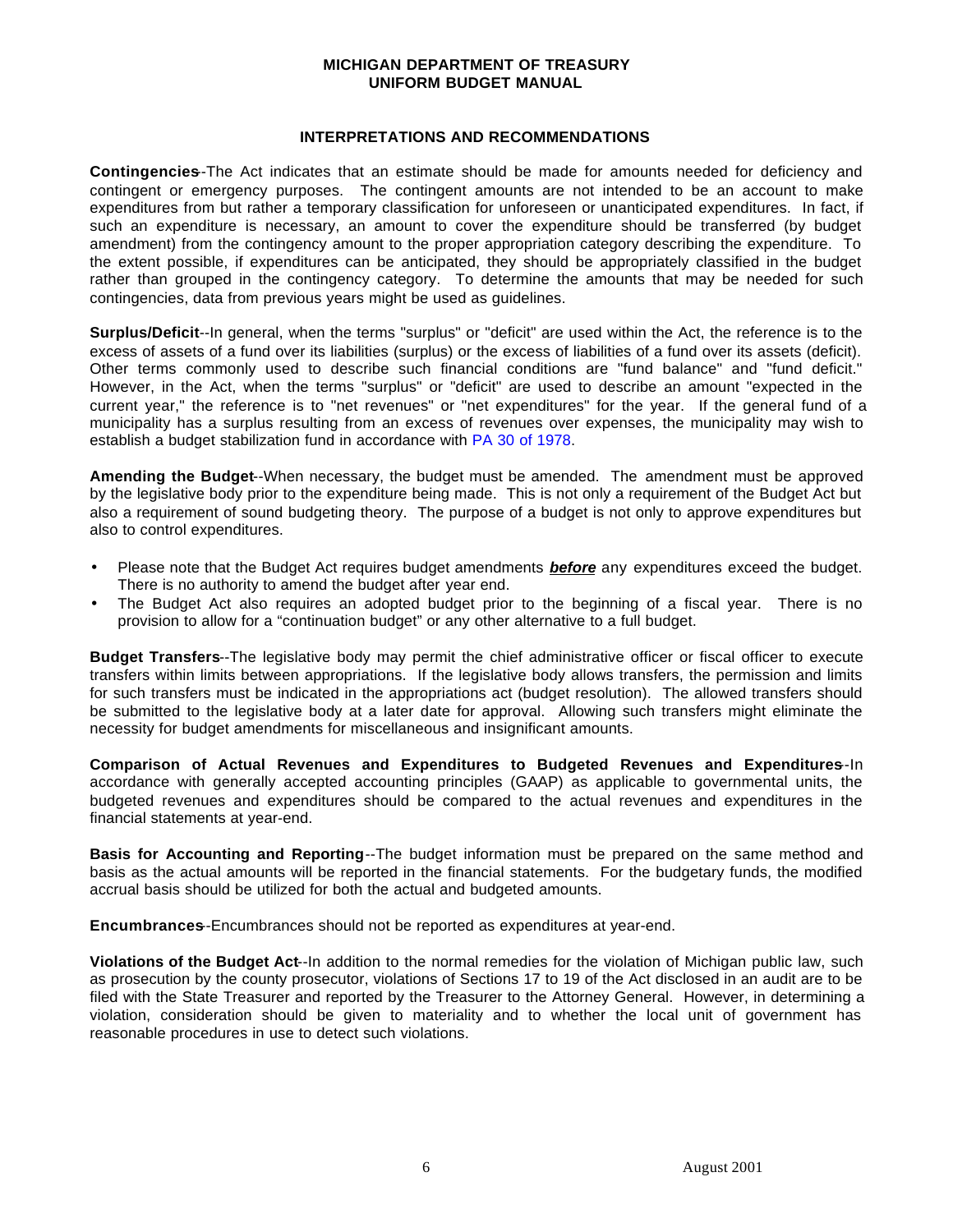#### **RECOMMENDATIONS FOR COMPLIANCE WITH THE BUDGET ACT**

<span id="page-9-0"></span>**Budgeting Methods**--There are various budgeting methods, including departmental, line-item, activity, and program budgeting. There are advantages and disadvantages to all of the methods. The Michigan Department of Treasury recommends that the local unit of government use the activity form of budgeting that will parallel the State of Michigan Uniform Chart of Accounts and the Uniform Reporting Format. This will facilitate comparison of actual revenues and expenditures to budgeted revenues and expenditures in the financial statements. The budgeting method must be clearly explained in the financial statements' footnotes if it is not compatible with the above recommendation.

**Line-Item Budgets**--To the extent that the budget is too detailed (i.e. a line-item budget), it will require excessive budget amendments. The Department of Treasury recommends that line-items be used when developing the local unit's budget**. The adopted budget must be at the revenue by source and expenditures by activity level.** Budgeting by total revenue and total expenditures is NOT acceptable. The legislative body could still require the periodic reporting on a line-item basis.

**Projecting Revenues and Expenditures-A** key ingredient for a meaningful budget is accurate forecasting of revenues and expenditures. Care should be taken in accumulating and calculating data. As part of the preparation of the recommended budget, it would be appropriate to include the supporting detail. This might be considered for such items as property tax revenues, state-shared revenues, salaries and wages, and capital outlay expenditures. In any event, the supporting detail and calculations should be maintained by the local unit of government for reference.

**Questionable Revenues**--The budget should contain only those revenues that are reasonably assured. There may be instances where a revenue is reasonably assured, but there may be some doubt as to its realization. If it is more practical to include the revenue rather than eliminate it, there should be some disclosure in the budget document indicating the dollar amount and the reason for uncertainty. This disclosure could be made in the budget transmittal letter or in the general appropriation act or the adopting resolution. There should be a plan for reduction in expenditures if it becomes apparent that the revenue will not be received.

Appropriations-The Act indicates that the legislative body shall adopt the budget by passing a general appropriations act. In local units of government that do not normally adopt a general appropriations act, this can be accomplished by inclusion of wording in the budget adoption resolution indicating that the resolution is the general appropriations act.

**Allotments and Periodic Reporting**--As indicated in the Act, the local unit of government might consider allocating the budgeted expenditures into allotments based upon the periodic requirements of the appropriation unit. Also, in order to determine the status of the various budgeted amounts, it may be necessary to have periodic interim financial statements. The local unit of government might consider the use of allotments on an informal basis for purposes of these interim financial statements.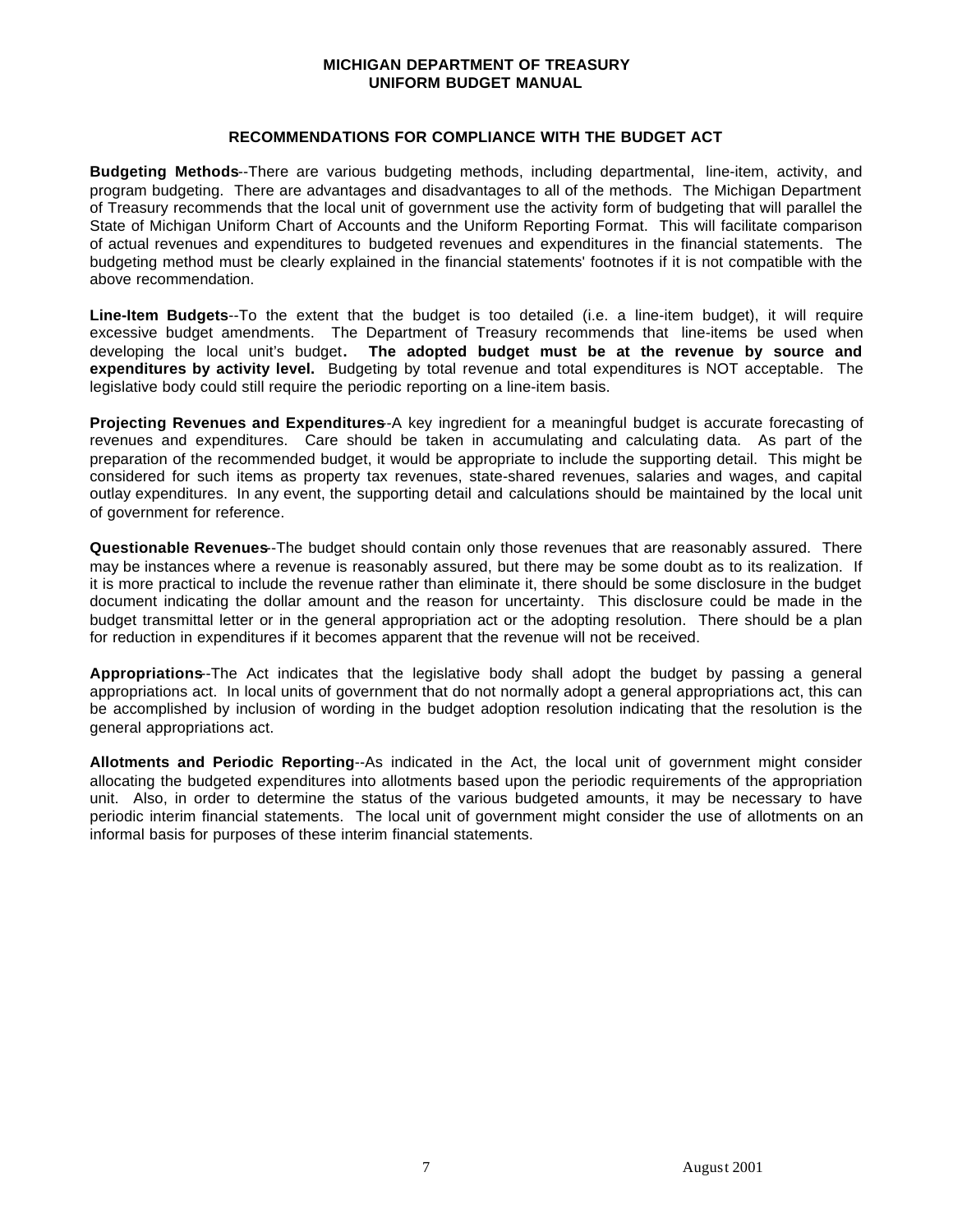#### **SUGGESTED PROCEDURES AND TIMETABLE**

<span id="page-10-0"></span>This section provides suggested procedures for the preparation and approval, and administration and control of budgets for local units of government. The following guidelines are presented in chronological sequence and include individual responsibilities, timing and activities. (Note: Local municipal charters may have different time tables.)

#### **Budget Preparation and Approval**

| Individual                                                                          |                                                                     |                                                                                                                                                                                                                                                                                                                                                                                                                                                                                                                                                                                                                                                                                                                                                                           |  |  |
|-------------------------------------------------------------------------------------|---------------------------------------------------------------------|---------------------------------------------------------------------------------------------------------------------------------------------------------------------------------------------------------------------------------------------------------------------------------------------------------------------------------------------------------------------------------------------------------------------------------------------------------------------------------------------------------------------------------------------------------------------------------------------------------------------------------------------------------------------------------------------------------------------------------------------------------------------------|--|--|
| Responsibility                                                                      | Timing                                                              | Activity                                                                                                                                                                                                                                                                                                                                                                                                                                                                                                                                                                                                                                                                                                                                                                  |  |  |
| Chief administrative officer                                                        | 7-8 months prior to<br>beginning of ensuing<br>fiscal (budget) year | distribute<br>preliminary<br>Prepare<br>and<br>budget<br>1.<br>fiscal<br>information<br>officer,<br>preparation<br>to<br>department heads and other administrators with<br>budgetary center responsibilities.<br>Preliminary<br>information should include:<br>Standard budget preparation forms, rules,<br>а.<br>procedures and documentation requirements<br>Discussion<br>of<br>b.<br>necessary<br>assumptions,<br>constraints and program/service emphasis for<br>ensuing fiscal year<br>c. Other data pertinent to budget preparation,<br>such as economic and revenue forecasts,<br>computational factors, etc.                                                                                                                                                     |  |  |
| Department heads and<br>administrators with<br>budgetary center<br>responsibilities | 5-6 months prior to<br>beginning of ensuing<br>fiscal (budget) year | 2.<br>Prepare and submit budget estimates and<br>supporting documentation for ensuing fiscal year<br>to fiscal officer. Budget estimates should be<br>consistent with information requirements of P.A.<br>621 and specifically include:<br>a. Actual expenditures for previous fiscal year<br>Budget and estimated<br>expenditures<br>b.<br>for<br>current fiscal year<br>c. Estimated expenditures for ensuing fiscal year<br>Capital outlay requests including costs and<br>d.<br>methods of financing<br>Supporting documentation for budget estimates<br>should include:<br>Staffing schedules for salary and benefit<br>а.<br>expenditures<br>b. Assumptions and bases for estimates of<br>contractual services, materials and supplies,<br>and capital outlay items |  |  |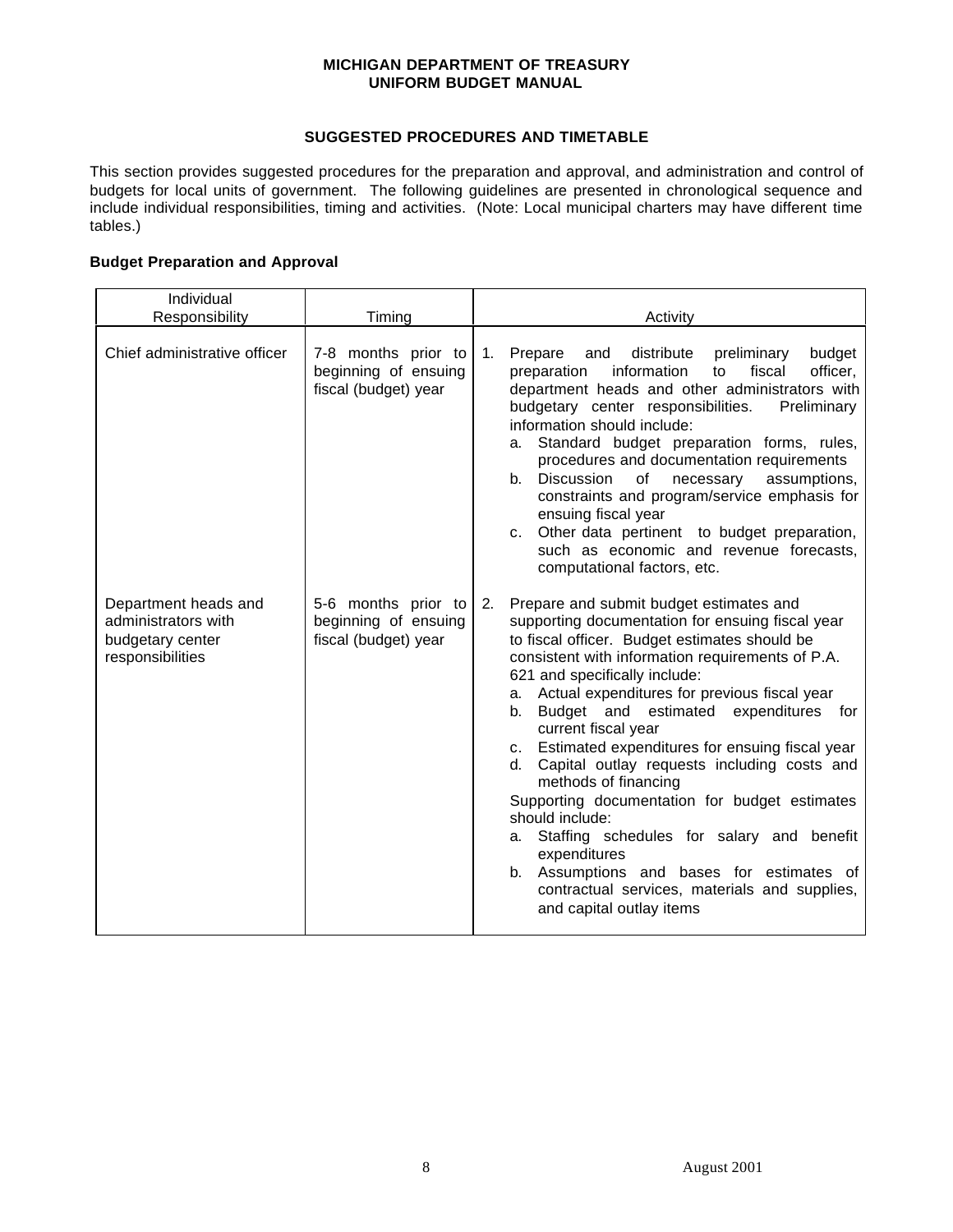#### **SUGGESTED PROCEDURES AND TIMETABLE**

## **Budget Preparation and Approval**

| Individual<br>Responsibility | Timing                                                              | Activity                                                                                                                                                                                                                                                                                                                                                                                                                                                                                                                                       |  |  |
|------------------------------|---------------------------------------------------------------------|------------------------------------------------------------------------------------------------------------------------------------------------------------------------------------------------------------------------------------------------------------------------------------------------------------------------------------------------------------------------------------------------------------------------------------------------------------------------------------------------------------------------------------------------|--|--|
| Chief administrative officer | 4-5 months prior to<br>beginning of ensuing<br>fiscal (budget) year | 3.<br>Consolidate<br>budget estimates received from<br>department heads and other administrators. The<br>preliminary budget recommendation should be<br>consistent with the requirements of Section 15 of<br>the Uniform Budgeting and Accounting Act. See<br>pages 4 and 6 of this manual.                                                                                                                                                                                                                                                    |  |  |
|                              | 3-4 months prior to<br>beginning of ensuing<br>fiscal (budget) year | Finalize<br>4.<br>the<br>budget<br>recommendation<br>for<br>subsequent presentation to the legislative body.<br>The final recommended<br>budget should<br>be<br>consistent with the requirements of Section 15 of<br>the Uniform Budgeting and Accounting Act. See<br>pages 4 and 6 of this manual.<br>A proposed<br>general appropriations act corresponding to the<br>final recommended budget and other background<br>information regarding major budgetary changes<br>should also be prepared for presentation to the<br>legislative body. |  |  |
| Legislative body             | 2-3 months prior to<br>beginning of ensuing<br>fiscal (budget) year | Review the final recommended<br>5.<br>budget<br>and<br>general<br>appropriations<br>act.<br>proposed<br>Any<br>additional information relevant to evaluation of the<br>recommended budget should be requested and<br>considered. The review should also encompass a<br>formal public hearing.                                                                                                                                                                                                                                                  |  |  |
| Legislative body             | 1-2 months prior to<br>beginning of ensuing<br>fiscal (budget) year | Pass a general appropriations act reflecting formal<br>6.<br>budget approval for the ensuing fiscal year. Such<br>approval<br>should<br>be<br>consistent<br>with<br>the<br>requirements of Section 16 of the Uniform<br>Budgeting and Accounting Act. See pages 5 and<br>6 of this manual. The general appropriations act<br>may also include parameters for the allowance of<br>transfers among appropriation accounts.                                                                                                                       |  |  |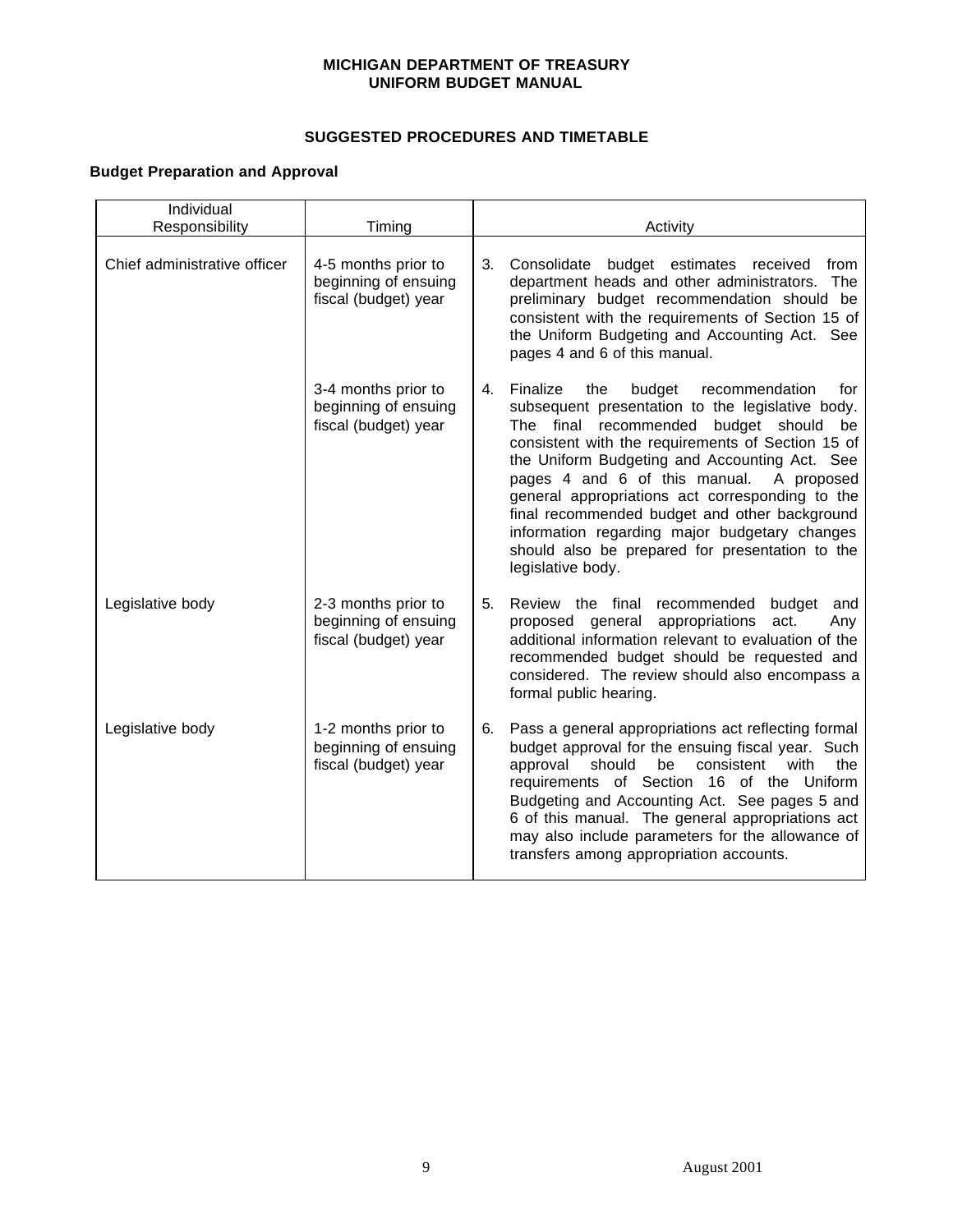#### **SUGGESTED PROCEDURES AND TIMETABLE**

#### **Budget Administration and Control**

| Individual<br>Responsibility | Timing                                           |                                                                                                                                                                                                                                                                                                                                                                                                                                                                                                                                                                                                                                                                                                                                                                                                                                                                                                     |  |
|------------------------------|--------------------------------------------------|-----------------------------------------------------------------------------------------------------------------------------------------------------------------------------------------------------------------------------------------------------------------------------------------------------------------------------------------------------------------------------------------------------------------------------------------------------------------------------------------------------------------------------------------------------------------------------------------------------------------------------------------------------------------------------------------------------------------------------------------------------------------------------------------------------------------------------------------------------------------------------------------------------|--|
|                              |                                                  | Activity                                                                                                                                                                                                                                                                                                                                                                                                                                                                                                                                                                                                                                                                                                                                                                                                                                                                                            |  |
| Chief administrative officer | Regular periodic<br>basis (monthly<br>suggested) | A statement of the financial condition of the local<br>1.<br>unit of government should be prepared and<br>presented to the legislative body. This statement<br>should include:<br>a. Comparison of actual revenues to amended<br>budgeted revenues for the current fiscal year.<br>of actual expenditures<br>Comparison<br>b.<br>to<br>amended budgeted expenditures for the<br>current fiscal year.<br>c. Any revisions to original revenue estimates<br>and/or expenditure estimates.                                                                                                                                                                                                                                                                                                                                                                                                             |  |
| Legislative body             | As required                                      | If it is apparent during the fiscal year that<br>2.<br>expenditures, including an accrued deficit, will<br>exceed revenues, including an available surplus,<br>amendment<br>the<br>original<br>general<br>to<br>an<br>appropriations act (approved budget) should be<br>passed. There are three possible amendment<br>alternatives:<br>expenditure<br>a. If<br>budgeted<br>amounts<br>are<br>available<br>in in<br>a<br>specific<br>expenditure<br>appropriation account, a transfer between<br>expenditure appropriation accounts can be<br>made.<br>If additional revenues beyond the original<br>b.<br>budget estimates are realized, an increase in<br>the budgeted expenditure appropriation can<br>be made.<br>An appropriation adjustment can be made<br>C.<br>which would reduce original appropriation<br>amounts or approve measures necessary to<br>provide increased revenues, or both. |  |

Note: As required, department heads and administrators with budgetary center responsibilities should:

• Provide appropriate information as revisions to original estimates are realized and/or anticipated;

• Participate with the chief administrative officer in the development of specific amendment plans and alternatives for subsequent legislative body review and approval.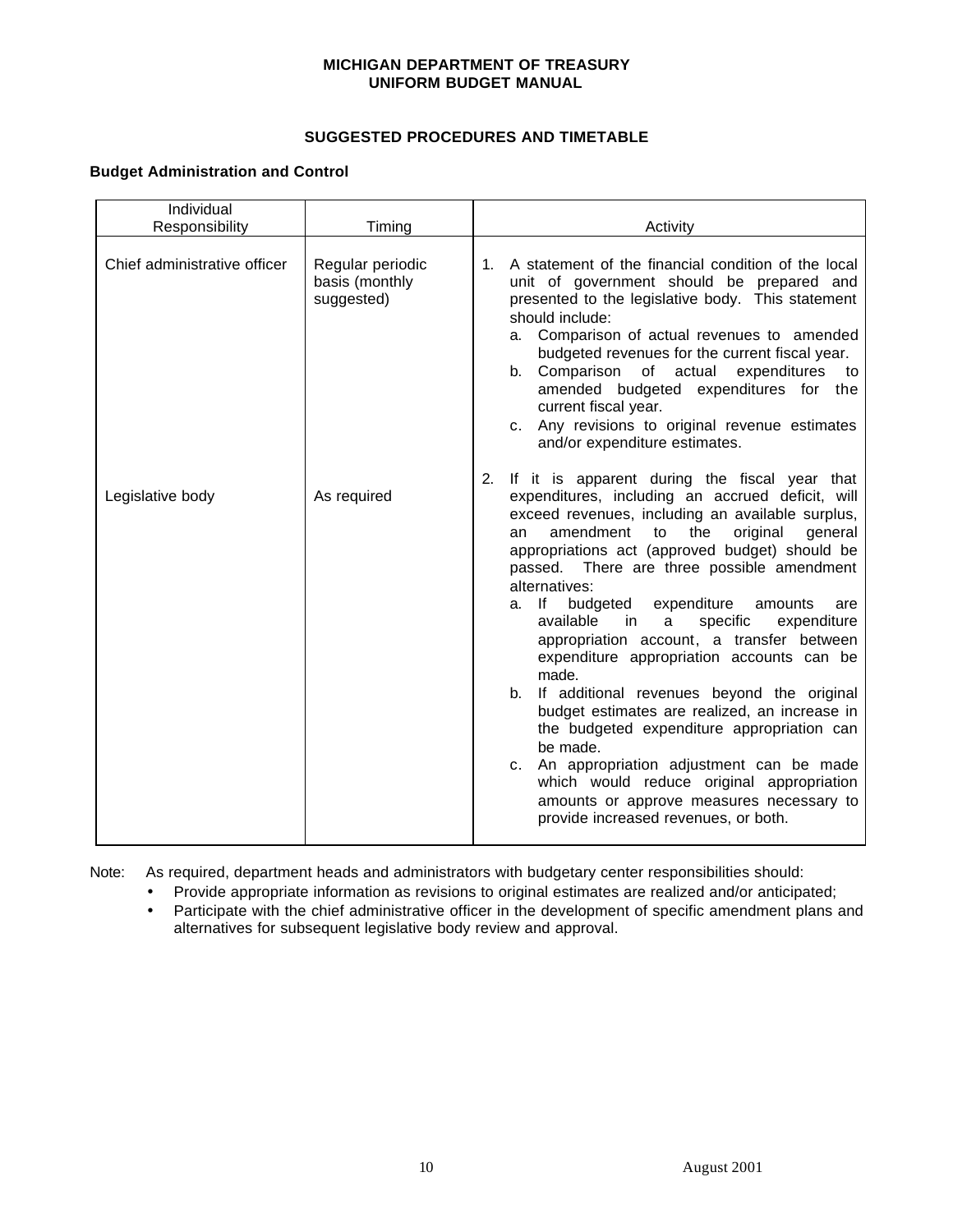#### **APPENDIX A**

#### <span id="page-13-0"></span>References

The following references are provided as suggested resources for local units of government in the preparation and execution of budgets.

Adopting the Budget, One-Pager *Plus*, Michigan Municipal League, Ann Arbor, MI, June 2000, Web Site www.mml.org/pdf/adopting\_budget\_opp.pdf

Building a Better Budget, Michigan Townships Association, Lansing, MI, July 1992

Recommended Budget Practices CD-ROM, *(See the companion publication, "Recommended Budget Practices:* A Framework for Improved State and Local Government Budgeting"), National Advisory Council on State and Local Budgeting, 1998.

Recommended Budget Practices: A Framework for Improved State and Local Government Budgeting, National Advisory Council on State and Local Budgeting, 1998, (Paperbound) 78 pp., LOC no. 98-66846 ISBN 0-89125- 240-1

Implementing Performance Measurement in Government: Illustrations and Resources, Joni L. Leithe, 1997, (Paperbound) 55 pp., LOC no. 97-71272 ISBN 0-89125-233-9

The Use of Performance Measures in City and County Budgets, Patricia Tigue and Dennis Strachota, 1994, (Paperbound) 153 pp., ISBN 0-89125-190-1

Activity-Based Costing and Management: Issues and Practices in Local Government, Barbara Weiss, 1997, (Paperbound) 72 pp., LOC no. 97-71764 ISBN 0-89125-234-7

The Operating Budget: A Guide for Smaller Governments, Juliet Carol Powdar, 1996, (Paperbound) 131 pp., LOC no. 95-77271 ISBN 0-89125-197-9

Capital Improvement Programming: A Guide for Smaller Governments, Patricia Tigue, 1996, (Paperbound) 162 pp., LOC no. 95-80504 ISBN 0-89125-201-0

The Best of Governmental Budgeting: A Guide to Preparing Budget Documents, Dennis Strachota, 1994, (Paperbound) 172 pp., LOC 93-81325 ISBN 0-89125-180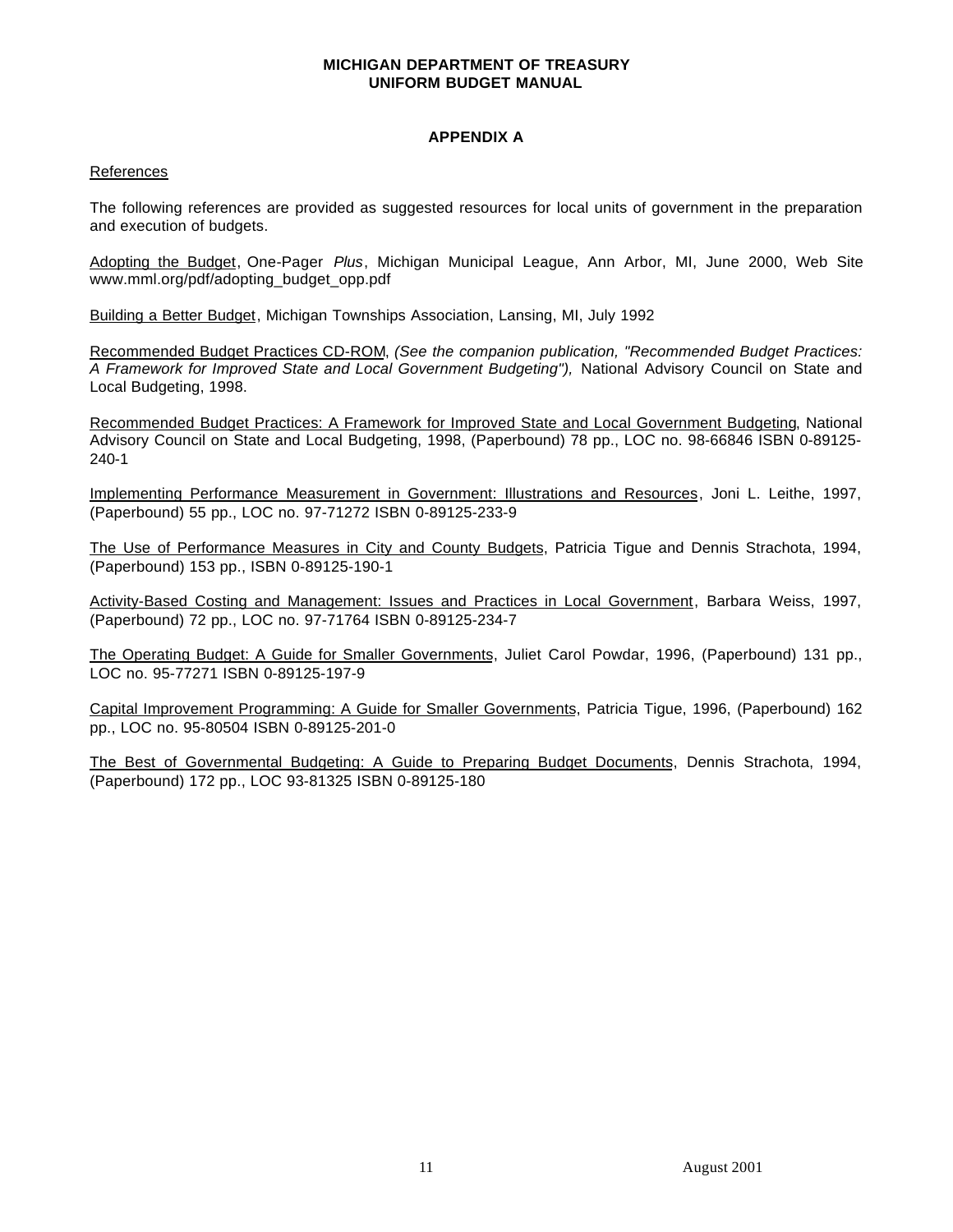#### **UNIFORM BUDGETING AND ACCOUNTING ACT [Act 2 of 1968,](http://www.michiganlegislature.org/mileg.asp?page=getObject&objName=mcl-Act-2-of-1968&queryid=724889&highlight=) Budget Sections as Amended through Act 493 of 2000**

<span id="page-14-0"></span>**141.422** Sec. 2. For the purposes of this act, the words and phrases defined in sections 2a to 2d have the meanings ascribed to them in those sections.

**141.422a** Sec. 2a.

- (1) "Administrative officer" means an individual employed or otherwise engaged by a local unit to supervise a budgetary center.
- (2) "Allotment" means a portion of an appropriation which may be expended or encumbered during a certain period of time.
- (3) "Appropriation" means an authorization granted by a legislative body to incur obligations and to expend public funds for a stated purpose.
- (4) "Budget" means a plan of financial operation for a given period of time, including an estimate of all proposed expenditures from the funds of a local unit and the proposed means of financing the expenditures. Budget does not include any of the following:
	- (a) A fund for which the local unit acts as a trustee or agent;
	- (b) An internal service fund;
	- (c) An enterprise fund;
	- (d) A capital project fund;
	- (e) A debt service fund.

**141.422b** Sec. 2b.

- (1) "Budgetary center" means a general operating department of a local unit or any other department, institution, court, board, commission, agency, office, program, activity, or function to which money is appropriated by the local unit.
- (2) "Capital outlay" means a disbursement of money which results in the acquisition of, or addition to, fixed assets.
- (3) "Chief administrative officer" means any of the following:
	- (a) The manager of a village or, if a village does not employ a manager, the president of the village;
	- (b) The city manager of a city or, if a city does not employ a city manager, the mayor of the city;
	- (c) The superintendent of a local school district or, if the school district does not have a superintendent, the person having general administrative control of the school district;
	- (d) The superintendent of an intermediate school district or, if the school district does not have a superintendent, the person having general administrative control of the school district;
	- (e) The manager of a township or, if the township does not employ a manager, the supervisor of the township;
	- (f) The elected county executive or appointed county manager of a county; or if the county has not adopted an optional unified form of county government, the controller of the county appointed pursuant to section 13b of 1851 PA 156, MCL 46.13b; or if the county has not appointed a controller, an individual designated by the county board of commissioners;
	- (g) The official granted general administrative control of an authority or organization of government established by law that may expend funds of the authority or organization;
	- (h) A person granted general administrative control of the public school academy by the board of directors of a public school academy established under part 6a of the revised school code, 1976 PA 451, MCL 380.501 to 380.507, or other person designated by the board of directors of the public school academy.
- (4) "Deficit" means an excess of liabilities and reserves of a fund over its assets.
- (7) "Disbursement" means a payment in cash.
- **141.422c** Sec. 2c.
- (1) "Expenditure" means the cost of goods delivered or services rendered, whether paid or unpaid, including expenses; debt retirement not reported as a liability of the fund from which retired; or capital outlay.
- (2) "General appropriations act" means the budget as adopted by the legislative body or as otherwise given legal effect pursuant to a charter provision in effect on the effective date of this section.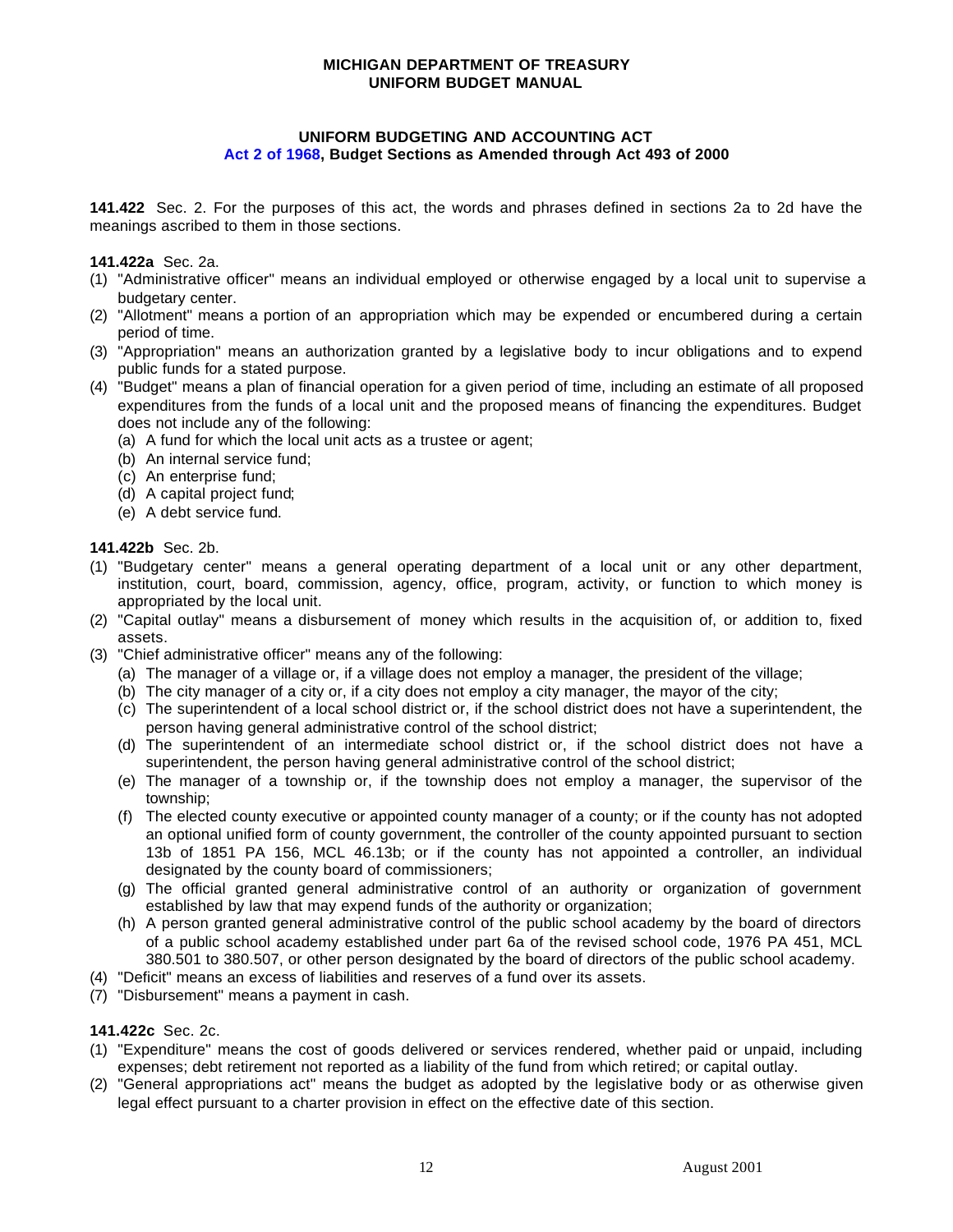#### **141.422d** Sec. 2d.

- (2) "Legislative body" means any of the following:
	- (a) The council, commission, or other entity vested with the legislative power of a village;
	- (b) The council or other entity vested with the legislative power of a city;
	- (c) The board of education of a local school district;
	- (d) The board of education of an intermediate school district;
	- (e) The township board of a township;
	- (f) The county board of commissioners of a county;
	- (g) The board of county road commissioners of a county;
	- (h) The board of directors of a public school academy established under part 6a of the revised school code, 1976 PA 451, MCL 380.501 to 380.507;
	- (i) The official body to which is granted general governing powers over an authority or organization of government established by law that may expend funds of the authority or organization. As used in this act, legislative body does not include an intermunicipality committee established under [1957 PA 200,](http://www.michiganlegislature.org/mileg.asp?page=getObject&objName=mcl-Act-200-of-1957&queryid=725107&highlight=) MCL 123.631 to 123.637.
- (4) "Local unit" does not include an intermunicipality committee established under 1957 PA 200, MCL 123.631 to 123.637. Except as used in sections 14 to 20a, "local unit" means a village, city, or township or an authority or commission established by a county, village, city, or township resolution, motion, ordinance or charter. As used in sections 14 to 20a, "local unit" means any of the following:
	- (a) A village;
	- (b) A city;
	- (c) A school district;
	- (d) An intermediate school district;
	- (e) A public school academy established under part 6a of the revised school code, 1976 PA 451, MCL 380.501 to 380.507;
	- (f) A township;
	- (g) A county;
	- (h) A county road commission;
	- (i) An authority or organization of government established by law that may expend funds of the authority or organization.
- (5) "Revenue" means an addition to the assets of a fund which does not increase a liability, does not represent the recovery of an expenditure, does not represent the cancellation of a liability without a corresponding increase in any other liability or a decrease in assets, and does not represent a contribution of fund capital in enterprise or in internal service funds.
- (6) "Surplus" means an excess of the assets of a fund over its liabilities and reserves.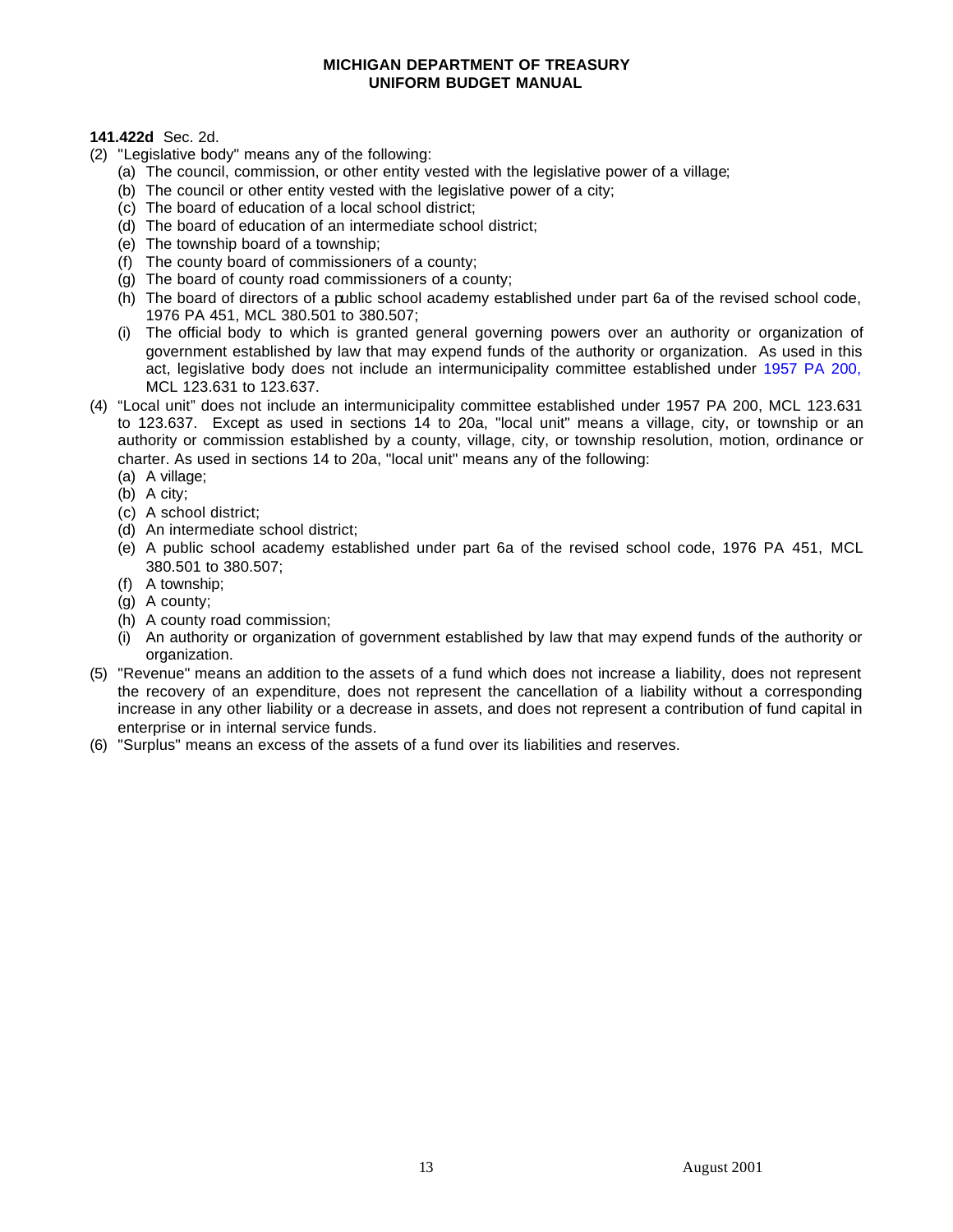**141.434** Sec. 14.

- (1) Unless otherwise provided by law, charter, resolution, or ordinance, the chief administrative officer shall have final responsibility for budget preparation, presentation of the budget to the legislative body, and the control of expenditures under the budget and the general appropriations act.
- (2) Unless another person is designated by charter, the chief administrative officer in each local unit shall prepare the recommended annual budget for the ensuing fiscal year in the manner provided in sections 15 to 20a. The budgetary centers of the local unit shall provide to the chief administrative officer information which the chief administrative officer considers necessary and essential to the preparation of a budget for the ensuing fiscal period for presentation to the local unit's legislative body. Each administrative officer or employee of a budgetary center shall comply promptly with a request for information which the chief administrative officer makes.
- (3) The chief administrative officer shall transmit the recommended budget to the legislative body according to an appropriate time schedule developed by the local unit. The schedule shall allow adequate time for review and adoption by the legislative body before commencement of the budget year. The recommended budget, when transmitted by the chief administrative officer, shall be accompanied by a suggested general appropriations act to implement the budget. The suggested general appropriations act shall fulfill the requirements of section 16.
- (4) The recommended budget transmitted by the chief administrative officer shall be considered by the legislative body.
- (5) The chief administrative officer shall furnish to the legislative body information the legislative body requires for proper consideration of the recommended budget. Before final passage of a general appropriations act by the legislative body, a public hearing shall be held as required, 1963 (2<sup>ND</sup> EX SESS) PA 43, MCL 141, 411 to 141.415, and the open meetings act, [1976 PA 267,](http://www.michiganlegislature.org/mileg.asp?page=getObject&objName=mcl-Act-267-of-1976&queryid=724976&highlight=) MCL 15.261 to 15.275.

#### **141.435** Sec. 15.

- (1) The recommended budget shall include at least the following:
	- (a) Expenditure data for the most recently completed fiscal year and estimated expenditures for the current fiscal year;
	- (b) An estimate of the expenditure amounts required to conduct, in the ensuing fiscal year, the government of the local unit, including its budgetary centers;
	- (c) Revenue data for the most recently completed fiscal year and estimated revenues for the current fiscal year;
	- (d) An estimate of the revenues, by source of revenue, to be raised or received by the local unit in the ensuing fiscal year;
	- (e) The amount of surplus or deficit that has accumulated from prior fiscal years, together with an estimate of the amount of surplus or deficit expected in the current fiscal year. The inclusion of the amount of an authorized debt obligation to fund a deficit shall be sufficient to satisfy the requirement of funding the amount of a deficit estimated under this subdivision;
	- (f) An estimate of the amounts needed for deficiency, contingent, or emergency purposes;
	- (g) Other data relating to fiscal conditions that the chief administrative officer considers to be useful in considering the financial needs of the local unit.
- (2) The total estimated expenditures, including an accrued deficit in the budget shall not exceed the total estimated revenues, including an available unappropriated surplus and the proceeds from bonds or other obligations issued under the fiscal stabilization act or the balance of the principal of these bonds or other obligations.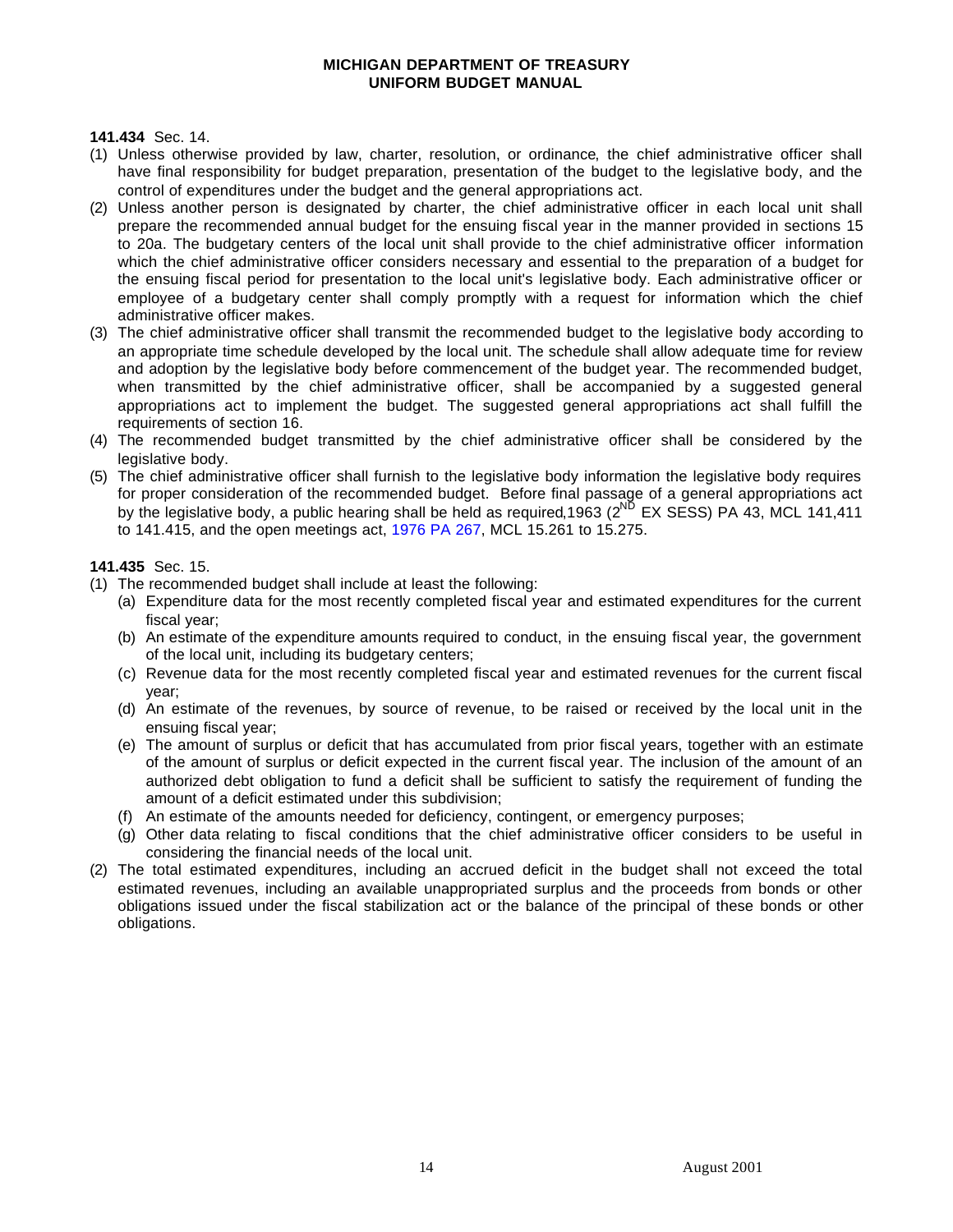**141.436** Sec. 16.

- (1) Unless another method for adopting a budget is provided by a charter provision in effect on April 1, 1980, the legislative body of each local unit shall pass a general appropriations act for all funds except trust or agency, internal service, enterprise, debt service or capital project funds for which the legislative body may pass a special appropriation act.
- (2) The general appropriations act shall set forth the total number of mills of ad valorem property taxes to be levied and the purposes for which that millage is to be levied. The amendatory act that added this subsection shall be known and may be cited as "the truth in budgeting act."
- (3) The general appropriations act shall set forth the amounts appropriated by the legislative body to defray the expenditures and meet the liabilities of the local unit for the ensuing fiscal year, and shall set forth a statement of estimated revenues, by source, in each fund for the ensuing fiscal year.
- (4) The general appropriations act shall be consistent with the uniform chart of accounts prescribed by the state treasurer or, for local school districts and intermediate school districts prescribed by the state board of education.
- (5) This act shall not be interpreted to mandate the development or adoption by a local unit of a line-item budget or line-item general appropriations act.
- (6) The legislative body shall determine the amount of money to be raised by taxation necessary to defray the expenditures and meet the liabilities of the local unit for the ensuing fiscal year; shall order that money to be raised by taxation, within statutory and charter limitations; and shall cause the money raised by taxation to be paid into the funds of the local unit.
- (7) Except as otherwise permitted by section 102 of the state school aid act of 1979, [1979 PA 94,](http://www.michiganlegislature.org/mileg.asp?page=getObject&objName=mcl-Act-94-of-1979&queryid=725143&highlight=) MCL 388.1702 or by other law, the legislative body shall not adopt a general appropriations act or an amendment to that act which causes estimated total expenditures, including an accrued deficit, to exceed total estimated revenues, including an available surplus and the proceeds from bonds or other obligations issued under the fiscal stabilization act, [1981 PA 80,](http://www.michiganlegislature.org/mileg.asp?page=getObject&objName=mcl-Act-80-of-1981&queryid=724994&highlight=) MCL 141.1001 to 141.1011, or the balance of the principal of these bonds or other obligations.

**141.437** Sec. 17.

- (1) Except as otherwise provided in section 19, a deviation from the original general appropriations act shall not be made without amending the general appropriations act. Subject to section 16(2), the legislative body of the local unit shall amend the general appropriations act as soon as it becomes apparent that a deviation from the original general appropriations act is necessary and the amount of the deviation can be determined. An amendment shall indicate each intended alteration in the purpose of each appropriation item affected by the amendment. The legislative body may require that the chief administrative officer provide it with periodic reports on the financial condition of the local unit.
- (2) If during a fiscal year it appears to the chief administrative officer or to the legislative body that the actual and probable revenues from taxes and other sources in a fund are less than the estimated revenues, including an available surplus upon which appropriations from the fund were based and the proceeds from bonds or other obligations issued under the fiscal stabilization act, [1981 PA 80,](http://www.michiganlegislature.org/mileg.asp?page=getObject&objName=mcl-Act-80-of-1981&queryid=724994&highlight=) MCL 141.1001 to 141.1011, or the balance of the principal of these bonds or other obligations, the chief administrative officer or fiscal officer shall present to the legislative body recommendations which, if adopted, would prevent expenditures from exceeding available revenues for that current fiscal year. The recommendations shall include proposals for reducing appropriations from the fund for budgetary centers in a manner that would cause the total of appropriations to not be greater than the total of revised estimated revenues of the fund, or proposals for measures necessary to provide revenues sufficient to meet expenditures of the fund, or both. The recommendations shall recognize the requirements of state law and the provisions of collective bargaining agreements.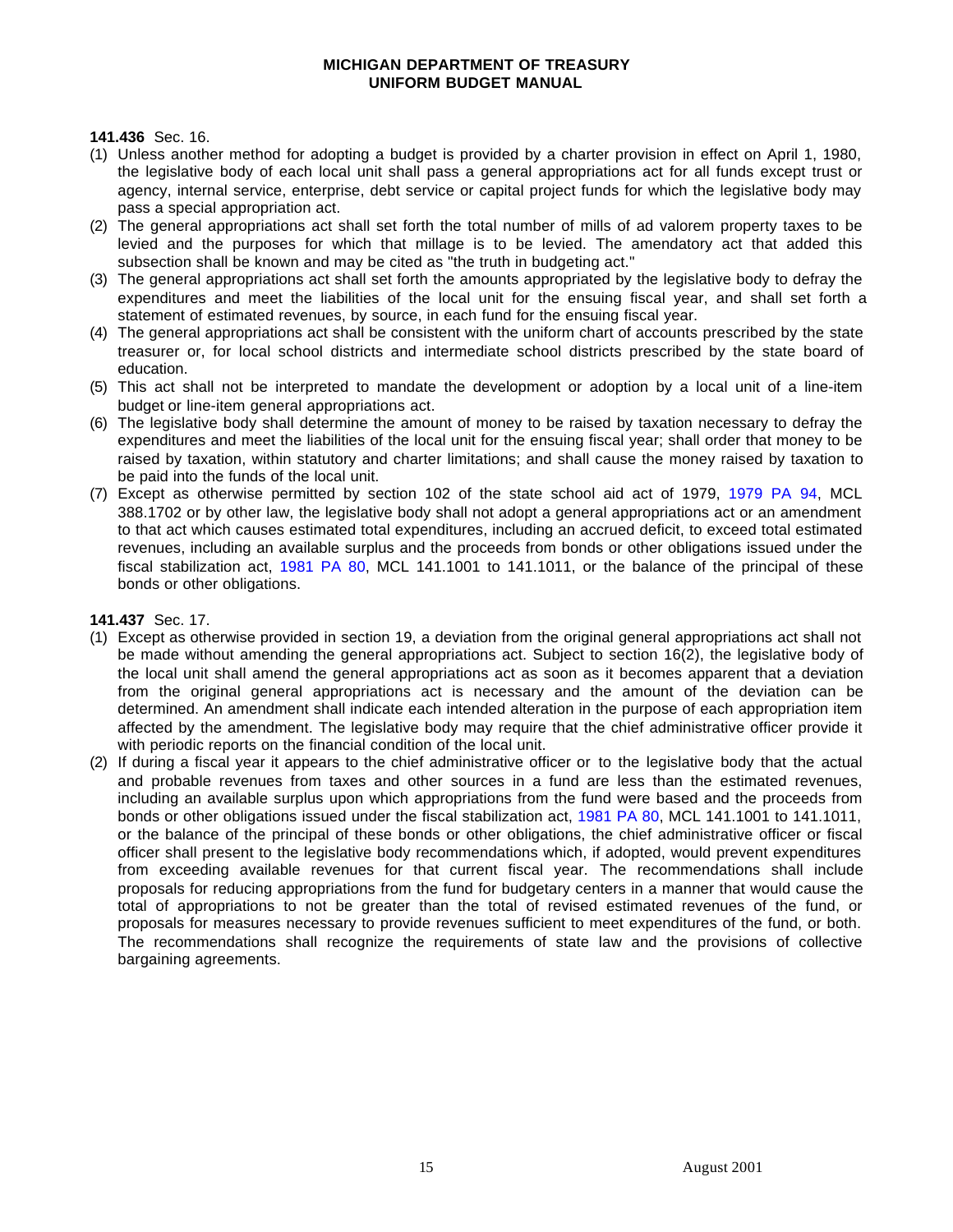**141.438** Sec. 18.

- (1) A member of the legislative body, chief administrative officer, administrative officer, or employee of the local unit shall not create a debt or incur a financial obligation on behalf of the local unit unless the debt or obligation is permitted by law.
- (2) The chief administrative officer may cause the appropriations made by the legislative body for the local unit and its budgetary centers to be divided into allotments if the allotments are based upon the periodic requirements of the local unit and its budgetary center
- (3) Except as otherwise provided in section 19, an administrative officer of the local unit shall not incur expenditures against an appropriation account in excess of the amount appropriated by the legislative body. The chief administrative officer, an administrative officer, or an employee of the local unit shall not apply or divert money of the local unit for purposes inconsistent with those specified in the appropriations of the legislative body.
- (4) No duties shall be delegated to the chief administrative officer that diminish any charter or statutory responsibilities of an elected or appointed official.

**141.439** Sec. 19.

- (1) A member of the legislative body, the chief administrative officer, an administrative officer, or an employee of a local unit shall not authorize or participate in the expenditure of funds except as authorized by a general appropriations act. An expenditure shall not be incurred except in pursuance of the authority and appropriations of the legislative body of the local unit.
- (2) The legislative body in a general appropriations act may permit the chief administrative officer to execute transfers within limits stated in the act between appropriations without the prior approval of the legislative body.

**141.440** Sec. 20. A violation of sections 17 to 19 by the chief administrative officer, an administrative officer, employee, or member of the legislative body of the local unit disclosed in an audit of the financial records and accounts of the local unit in the absence of reasonable procedures in use by the local unit to detect such violations shall be filed with the state treasurer and reported by the state treasurer to the attorney general. For local and intermediate school districts, the report of a violation shall be filed with the state superintendent of public instruction instead of the state treasurer. The attorney general shall review the report and initiate appropriate action against the chief administrative officer, fiscal officer, administrative officer, employee, or member of the legislative body. For the use and benefit of the local unit, the attorney general or prosecuting attorney may institute a civil action in a court of competent jurisdiction for the recovery of funds of a local unit, disclosed by an examination to have been illegally expended or collected as a result of malfeasance and not accounted for as provided in sections 17 to 19, and for the recovery of public property disclosed to have been converted or misappropriated.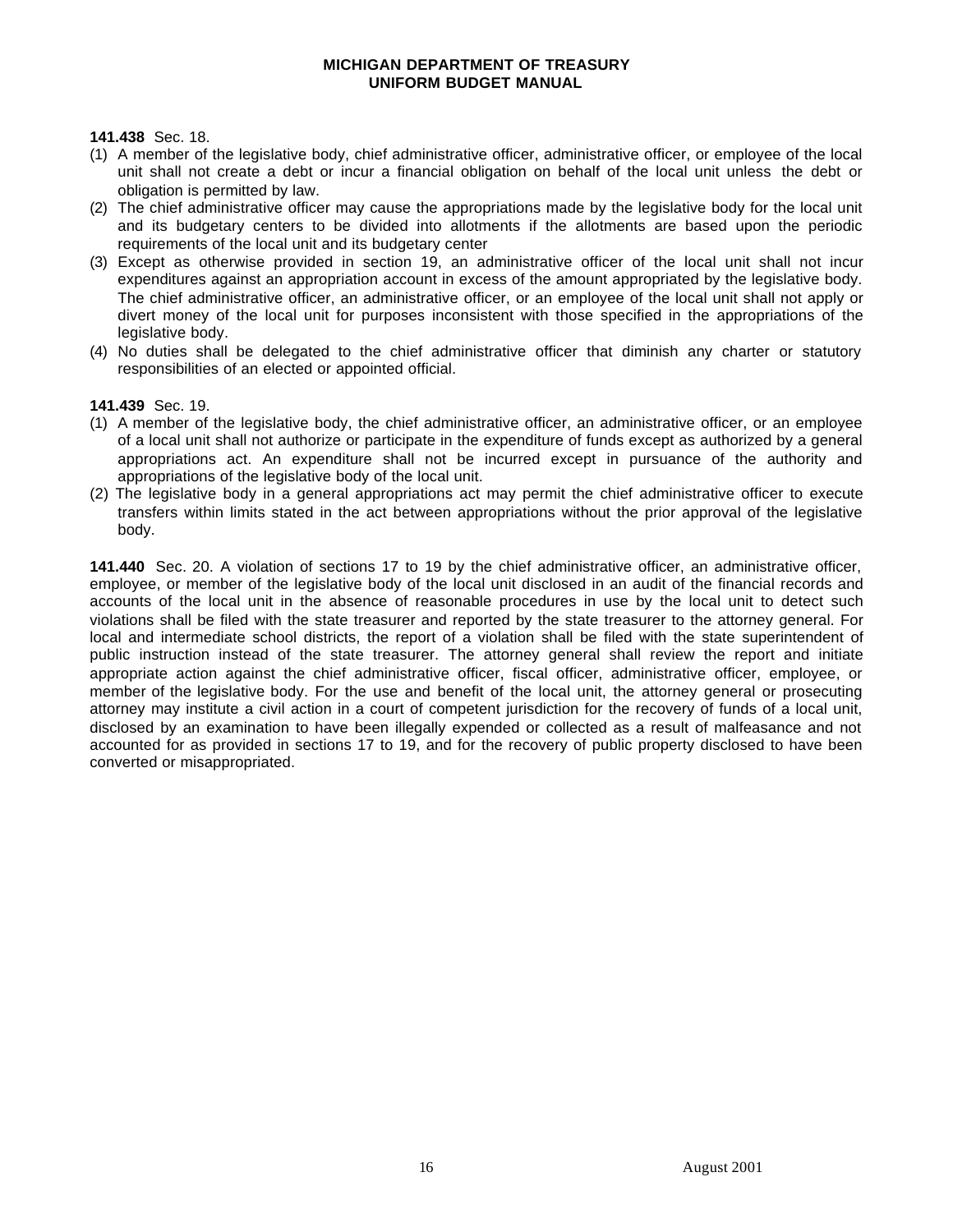# *SAMPLE TOWNSHIP*

# **RECOMMENDED 2000-2001 BUDGET**

**This document should also include a proposed general appropriations act**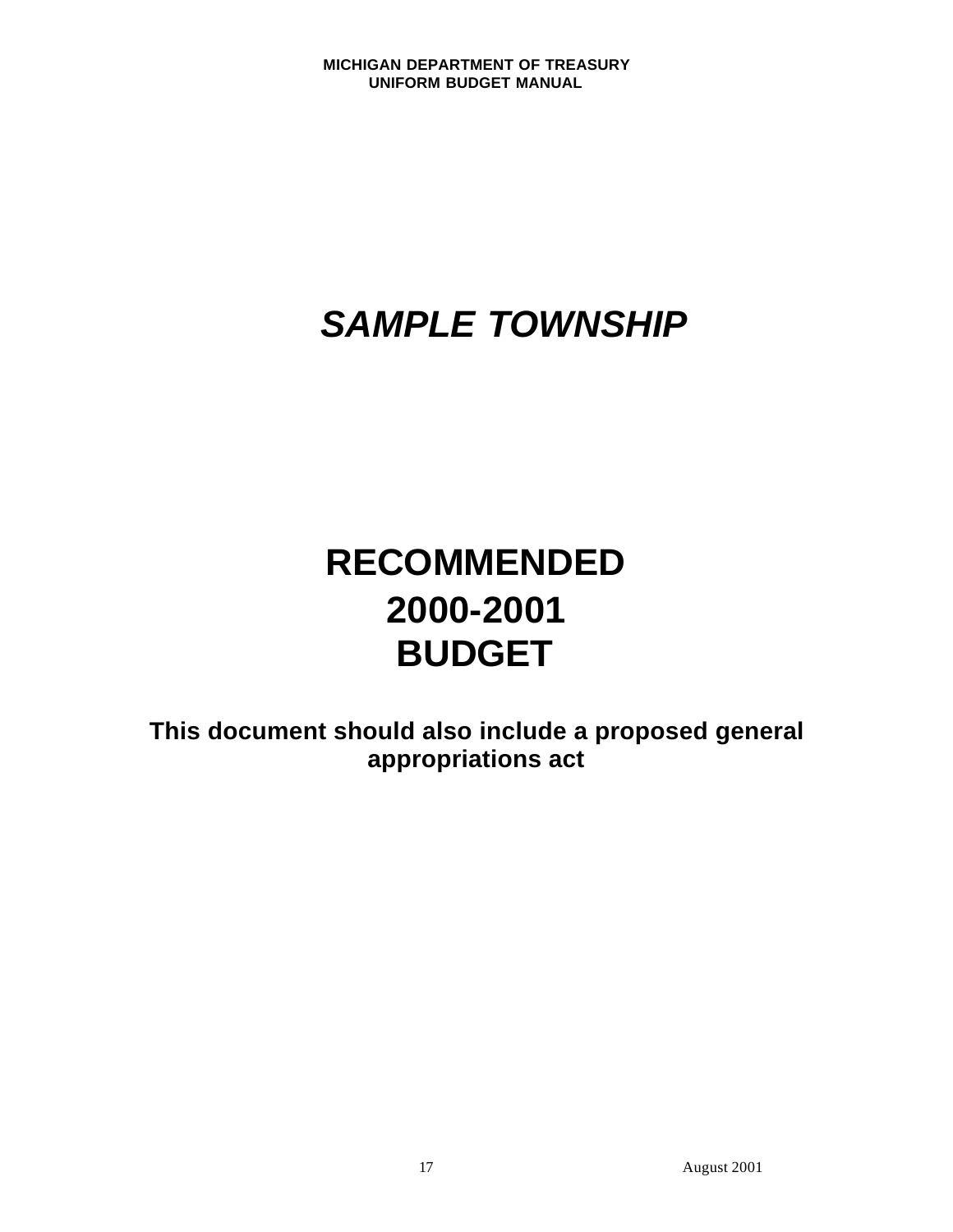#### **SAMPLE TOWNSHIP 2000-2001 PROPOSED BUDGET**

#### **GENERAL FUND**

|                                          | 1998-99 | 1999-2000 |                     |
|------------------------------------------|---------|-----------|---------------------|
|                                          | Actual  | Projected | 2000-2001           |
| <b>REVENUE</b>                           |         |           |                     |
|                                          |         |           |                     |
| Taxes                                    | 38,558  | 39,041    | 39,600              |
| <b>Licenses and Permits</b>              | 1,144   | 1,322     | 1,200               |
| <b>State Grant</b>                       | 41,350  | 42,625    | 43,000              |
| <b>Interest and Rentals</b>              | 10,517  | 10,144    | 10,000              |
| Other Revenue                            | 2,420   | 1,100     | 2,000               |
|                                          |         |           |                     |
| <b>Total Revenue and Other Sources</b>   | 93,989  | 94,232    | 95,800              |
|                                          |         |           |                     |
| <b>EXPENDITURES</b>                      |         |           |                     |
|                                          |         |           |                     |
| 101 Township Board                       | 2,889   | 2,500     | 2,600               |
| 171 Supervisor                           | 5,556   | 3,084     | 4,000               |
| 191 Elections                            | 1,539   | 600       | 11,700              |
| 209 Assessor                             | 13,041  | 10,420    | 10,700              |
| 210 Attorney                             |         | 3,917     | 1,000               |
| 211 Audit                                | 1,800   | 2,550     | 2,700               |
| 215 Clerk                                | 6,425   | 7,134     | 8,425               |
| 247 Board of Review                      | 538     | 767       | 800                 |
| 253 Treasurer                            | 8,745   | 7,714     | 9,960               |
| 265 Building and Grounds                 | 26,751  | 19,050    | 25,000              |
| 276 Cemetery                             | 492     | 385       | 1,500               |
| 330 Liquor Law Enforcement               |         | 1,313     | 650                 |
| 400 Planning                             | 4,001   | 4,369     | 4,500               |
| 410 Zoning                               | 5,065   | 1,845     | 2,275               |
| 450 Road Improvements                    |         |           | $\overline{2}5,000$ |
| 751 Parks and Recreation                 | 2,272   | 4,091     | 5,000               |
| 790 Library                              | 410     | 571       | 650                 |
| 862 Township Share SS                    | 2,317   | 2,450     | 2,500               |
| 865 Insurance                            | 5,564   | 4,392     | 6,350               |
| Contingency                              |         |           | 5,000               |
|                                          |         |           |                     |
| <b>Total Expenditures and Other Uses</b> | 87,405  | 77,152    | 130,310             |
|                                          |         |           |                     |
| Net Revenues (Expenditures)              | 6,584   | 17,080    | (34, 510)           |
|                                          |         |           |                     |
| <b>Beginning Fund Balance</b>            | 136,521 | 143,105   | 160,185             |
|                                          |         |           |                     |
| <b>Ending Fund Balance</b>               | 143,105 | 160,185   | 125,675             |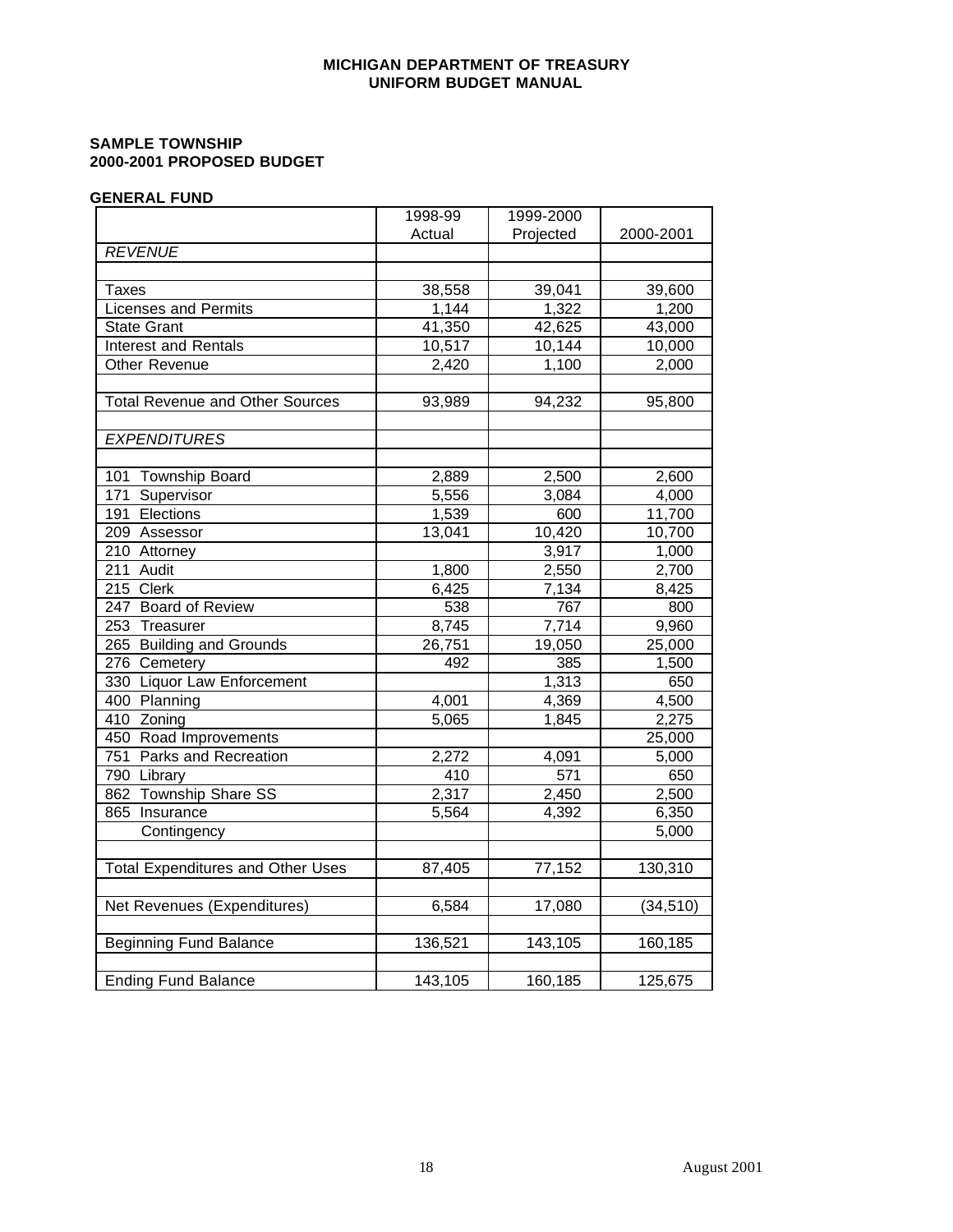#### **SAMPLE TOWNSHIP 2000-2001 PROPOSED BUDGET**

#### **FIRE FUND**

|                                          | 1998-99 | 1999-2000 |           |
|------------------------------------------|---------|-----------|-----------|
|                                          | Actual  | Projected | 2000-2001 |
| <b>REVENUE</b>                           |         |           |           |
|                                          |         |           |           |
| Taxes                                    | 25,079  | 25,599    | 26,000    |
| <b>Interest and Rentals</b>              | 689     | 721       | 700       |
| Other Revenue                            | 2,589   | 3,121     | 3,000     |
|                                          |         |           |           |
| <b>Total Revenue and Other Sources</b>   | 28,357  | 29,441    | 29,700    |
|                                          |         |           |           |
| <b>EXPENDITURES</b>                      |         |           |           |
|                                          |         |           |           |
| 336 Fire Department                      | 20,310  | 21,425    | 22,000    |
| 862 Township Share SS                    | 640     | 650       | 650       |
| 865<br>Insurance                         | 2,200   | 2,200     | 2,200     |
| <b>Capital Outlay</b><br>901             | 7,105   | 1,567     | 5,000     |
|                                          |         |           |           |
| <b>Total Expenditures and Other Uses</b> | 27,415  | 25,842    | 29,850    |
|                                          |         |           |           |
| Net Revenues (Expenditures)              | 942     | 3,599     | (150)     |
|                                          |         |           |           |
| <b>Beginning Fund Balance</b>            | 30,496  | 31,438    | 35,037    |
|                                          |         |           |           |
| <b>Ending Fund Balance</b>               | 31,438  | 35,037    | 34,987    |

#### **HISTORICAL FUND**

|                                          | 1998-99  | 1999-2000 |           |
|------------------------------------------|----------|-----------|-----------|
|                                          | Actual   | Projected | 2000-2001 |
| <b>REVENUE</b>                           |          |           |           |
|                                          |          |           |           |
| <b>Charges for Services--Entry Fees</b>  |          | 150       | 2,000     |
| <b>Interest and Rentals</b>              | 1,324    | 559       | 300       |
| Contributions                            | 21,000   | 21,000    | 1,000     |
|                                          |          |           |           |
| <b>Total Revenue and Other Sources</b>   | 22,324   | 21,709    | 3,300     |
|                                          |          |           |           |
| <b>EXPENDITURES</b>                      |          |           |           |
|                                          |          |           |           |
| <b>Historical Commission</b>             | 46,222   | 30,776    | 3,500     |
|                                          |          |           |           |
| <b>Total Expenditures and Other Uses</b> | 46,222   | 30,776    | 3,500     |
|                                          |          |           |           |
| Net Revenues (Expenditures)              | (23,898) | (9,067)   | (200)     |
|                                          |          |           |           |
| <b>Beginning Fund Balance</b>            | 44,581   | 20,683    | 11,616    |
|                                          |          |           |           |
| <b>Ending Fund Balance</b>               | 20,683   | 11,616    | 11,416    |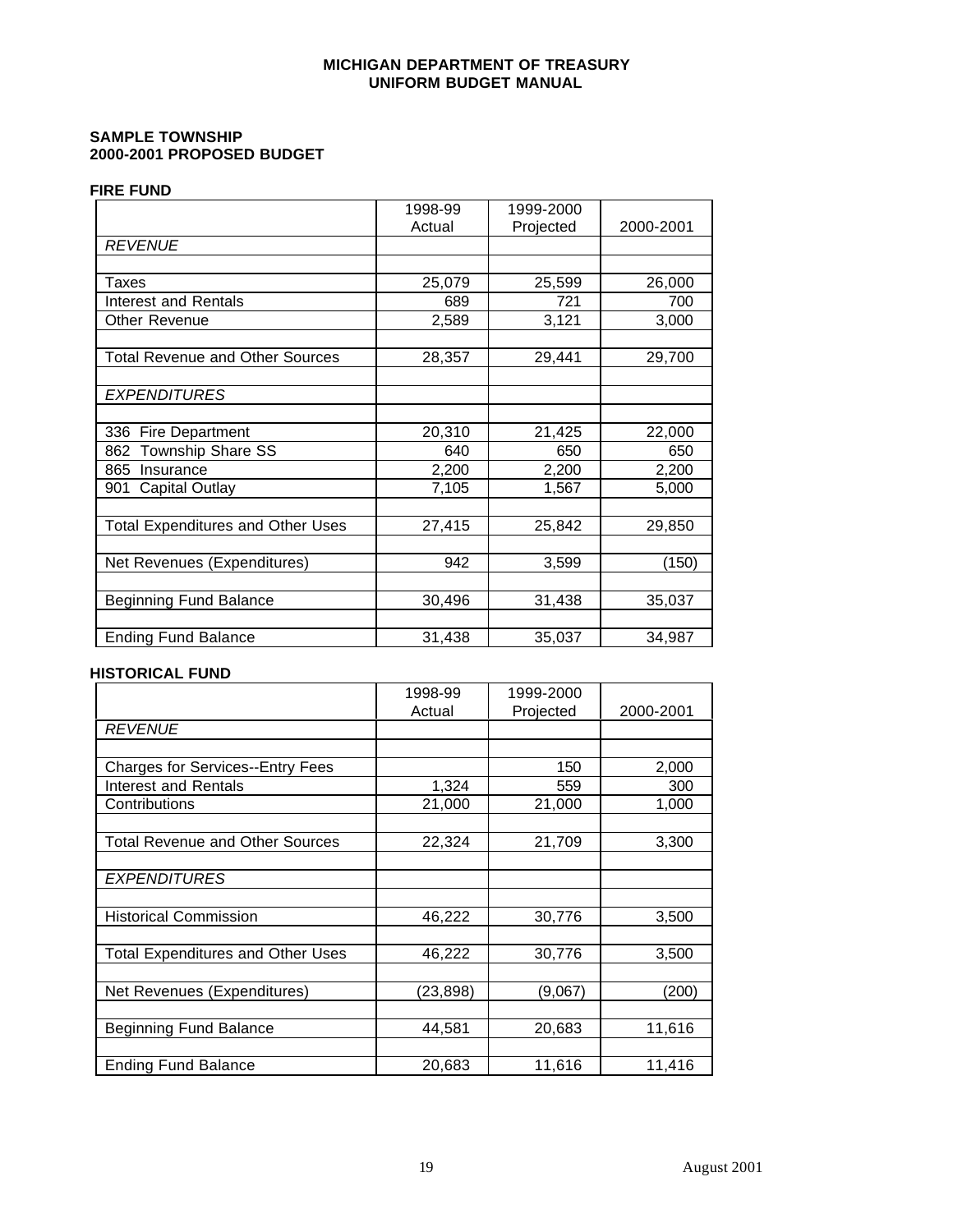#### **SAMPLE TOWNSHIP 2000-2001 PROPOSED BUDGET**

#### **STREET LIGHTING FUND**

|                                          | 1998-99 | 1999-2000 |           |
|------------------------------------------|---------|-----------|-----------|
|                                          | Actual  | Projected | 2000-2001 |
| <b>REVENUE</b>                           |         |           |           |
|                                          |         |           |           |
| Taxes                                    | 12,540  | 12,982    | 6,450     |
| Interest and Rentals                     |         | 50        | 150       |
| Other Revenue                            | 2,248   | 500       |           |
|                                          |         |           |           |
| <b>Total Revenue and Other Sources</b>   | 14,788  | 13,532    | 6,600     |
|                                          |         |           |           |
| <b>EXPENDITURES</b>                      |         |           |           |
|                                          |         |           |           |
| <b>Street Lighting--Utilities</b>        | 9,202   | 9,388     | 9,400     |
|                                          |         |           |           |
| <b>Total Expenditures and Other Uses</b> | 9,202   | 9,388     | 9,400     |
|                                          |         |           |           |
| Net Revenues (Expenditures)              | 5,586   | 4,144     | (2,800)   |
|                                          |         |           |           |
| Beginning Fund Balance                   | 1,065   | 6,651     | 10,795    |
|                                          |         |           |           |
| <b>Ending Fund Balance</b>               | 6,651   | 10,795    | 7,995     |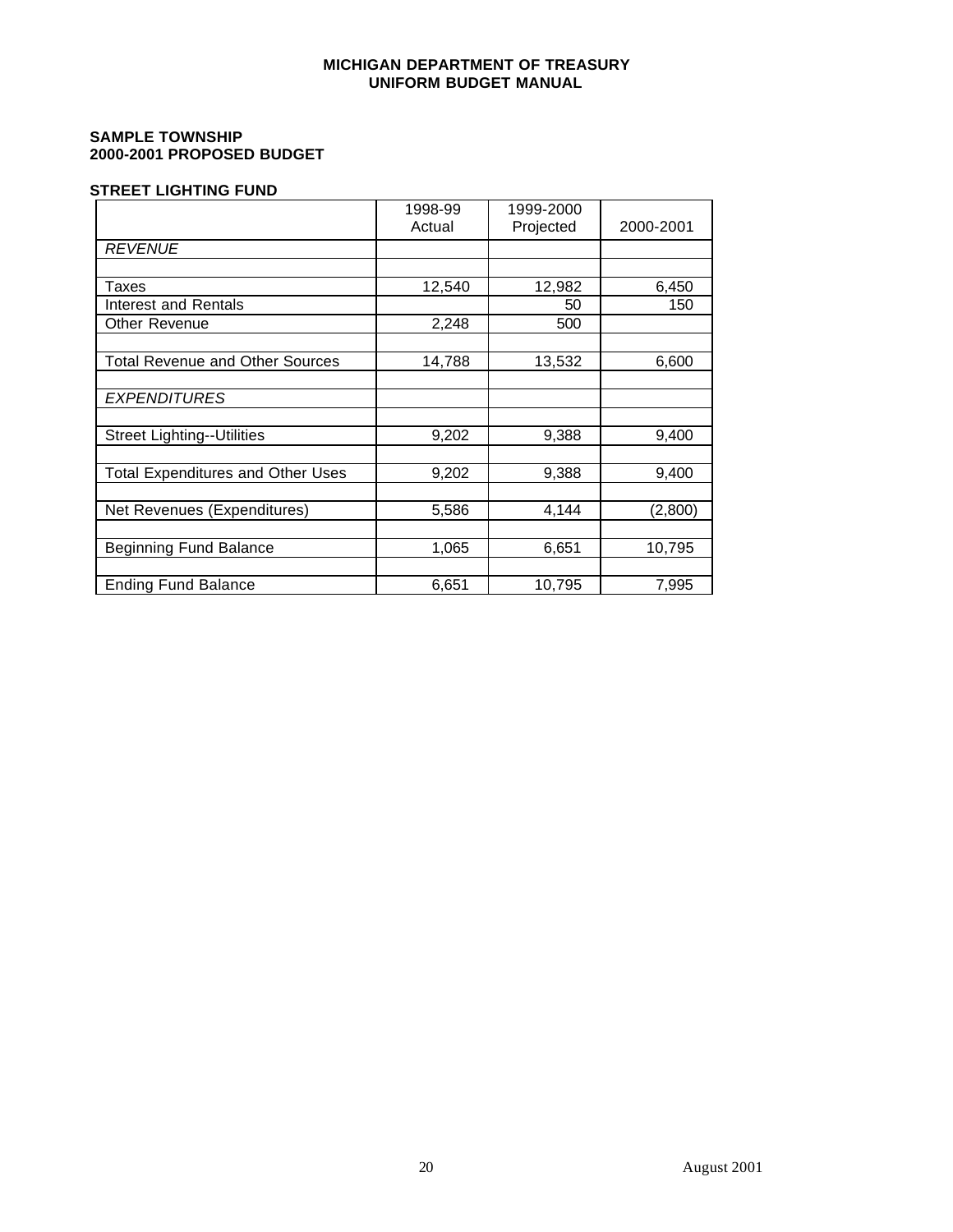## <span id="page-23-0"></span>*SAMPLE TOWNSHIP*

## **2000-2001 GENERAL APPROPRIATIONS ACT & BUDGET**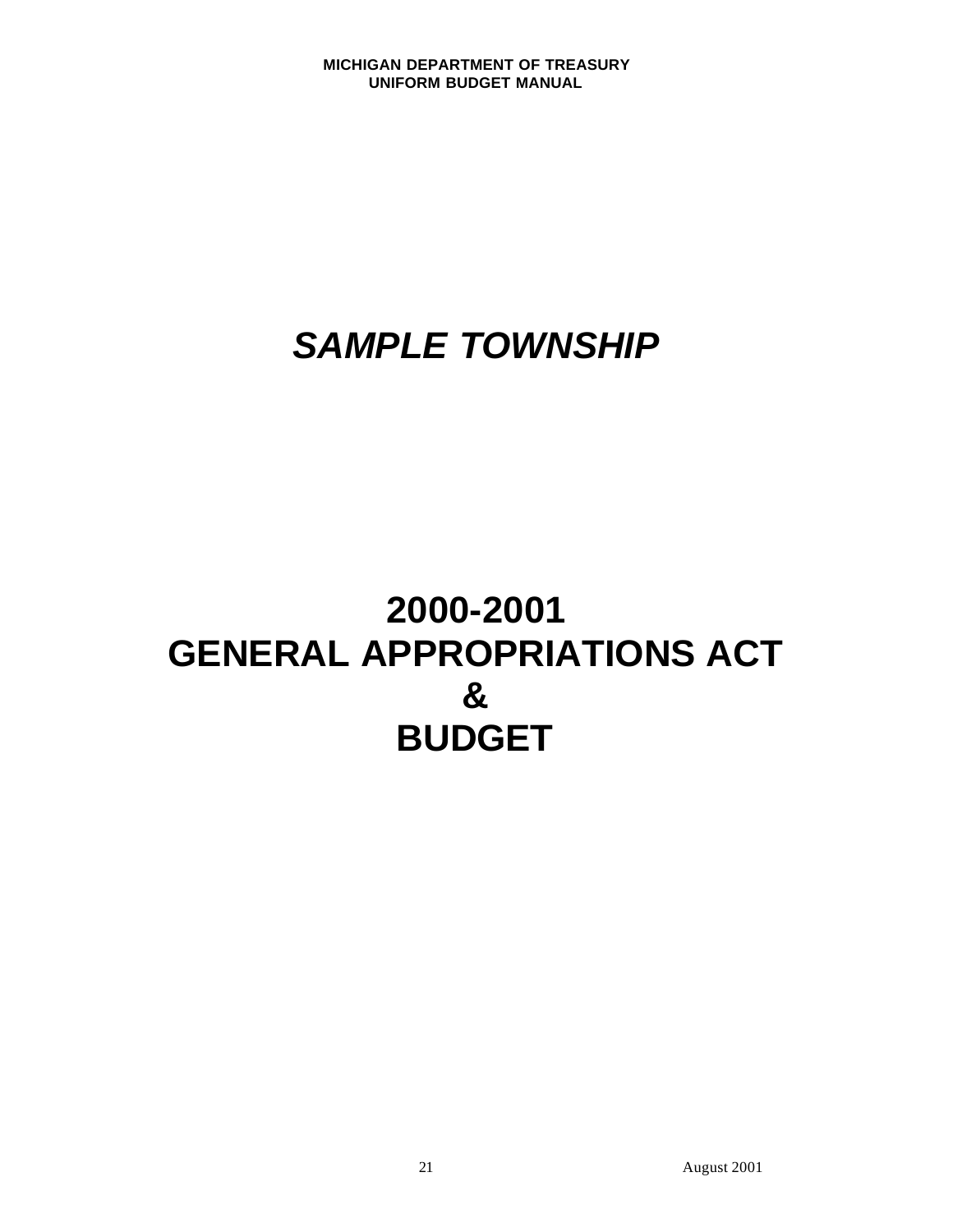### **Sample Township 2001 General Appropriations Act**

The Sample Township Board resolves:

SECTION 1: Title--This resolution shall be known as the Sample Township 2001 General Appropriations Act.

SECTION 2: Public Hearing on the Budget--Pursuant to MCLA 141.412 and .413, notice of a public hearing on the proposed budget was published in a newspaper of general circulation on \_\_\_\_\_\_\_\_\_\_\_\_\_\_\_\_\_, and a public hearing on the proposed budget was held on

SECTION 3: Millage Levy--The Sample Township Board shall cause to be levied and collected the general property tax on all real and personal property within the Township upon the current tax roll an allocated millage of all township operations; and voter authorized millages of a mills for fire department operating, mills for debt retirement, and mills for street lighting.

The millage for street lighting is being levied at half of the authorization.

The millage for debt retirement is levied at one quarter of the authorization.

SECTION 4: Adoption of budget by Activity/Department--Sample Township Board adopts the 2000-2001 fiscal year budgets for the various funds by Activity/Department. Township officials responsible for the expenditures authorized in the budget may expend township funds up to, but not to exceed, the total appropriation authorized for each Activity/Department.

SECTION 5: Payment of Bills--Pursuant to MCLA 41.75, all claims (bills) against the Township shall be approved by the Sample Township Board prior to being paid. The Township Clerk and Treasurer may pay certain bills prior to approval by the Township Board to avoid late penalties, service charges and interest (primarily utilities) and payroll in accordance with the approved salaries and hourly rates adopted in this appropriations act. The Township Board shall receive a list of claims (bills) paid prior to approval for approval at the next Board meeting.

SECTION 6: Authorized salary, hourly and per diem rates--Included in the various Activities/Departments are amounts of the salary, hourly and per diem rates for the officials and employees of the Township as follows:

Per Diem--all Boards and Commissions **Supervisor** Clerk Deputy Clerk **Treasurer** Deputy Treasurer **Custodian** Cemetery Sexton

SECTION 7: Estimated Revenues and Expenditures--Estimated total revenues and expenditures for the various funds of Sample Township are:

| <b>FUND</b>            | <b>REVENUE</b> | <b>EXPENDITURES</b> |
|------------------------|----------------|---------------------|
| General                | 95,800         | 130,310             |
| Fire                   | 29.700         | 29,850              |
| Historical             | 3,300          | 3,500               |
| <b>Street Lighting</b> | 6,600          | 9,400               |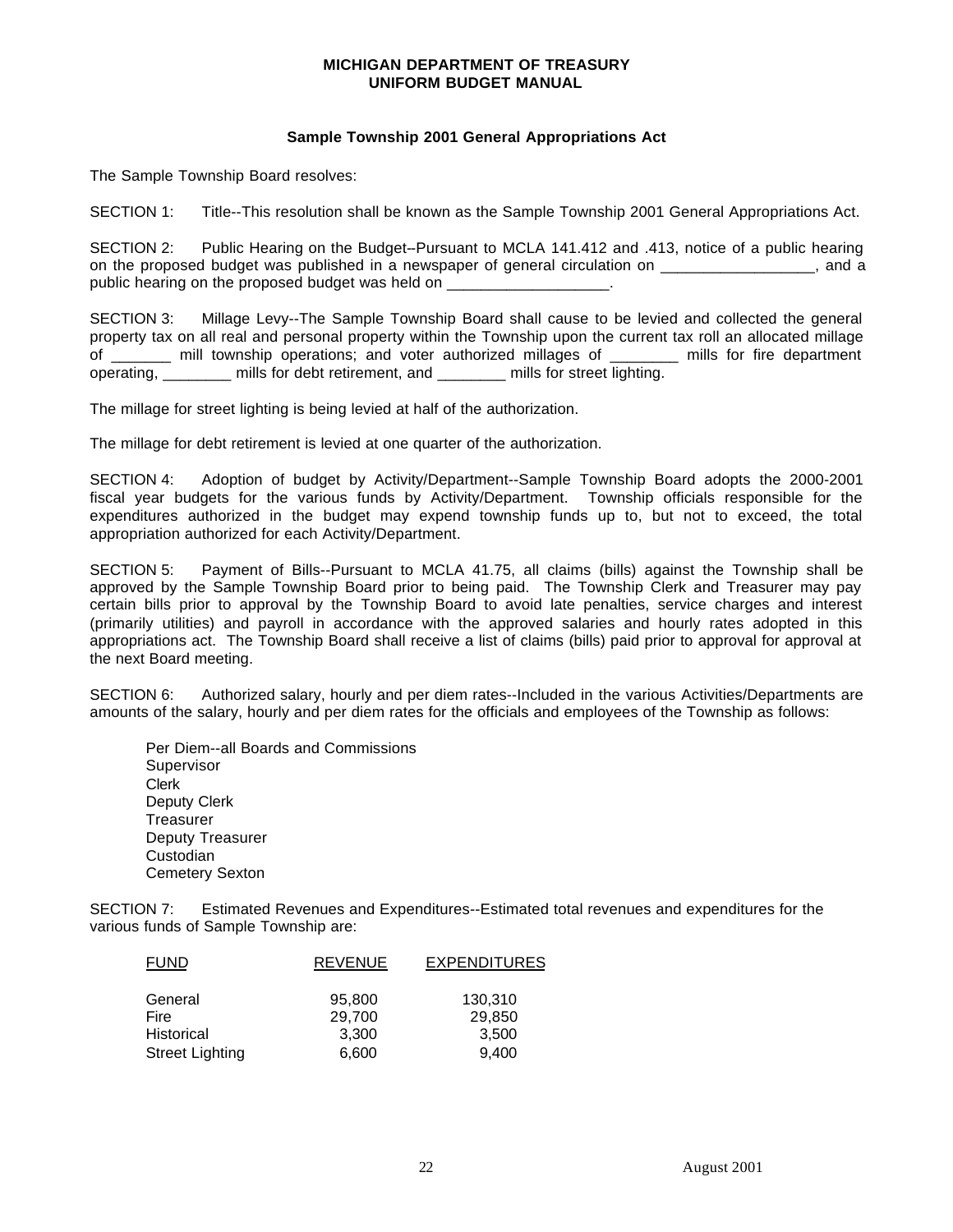## **Sample Township 2001 General Appropriations Act**

### **2000-2001 BUDGET**

## **GENERAL FUND**

|                                          | 2000-2001           |
|------------------------------------------|---------------------|
| <b>REVENUE</b>                           |                     |
|                                          |                     |
| Taxes                                    | 39,600              |
| <b>Licenses and Permits</b>              | $\overline{1,200}$  |
| <b>State Grant</b>                       | 43,000              |
| <b>Interest and Rentals</b>              | 10,000              |
| Other Revenue                            | 2,000               |
|                                          |                     |
| <b>Total Revenue and Other Sources</b>   | 95,800              |
| <b>EXPENDITURES</b>                      |                     |
|                                          |                     |
| 101 Township Board                       | 2,600               |
| 171<br>Supervisor                        | 4,000               |
| 191<br>Elections                         | 11,700              |
| 209 Assessor                             | $\overline{10,}700$ |
| 210 Attorney                             | 1,000               |
| $211$ Audit                              | 2,700               |
| 215 Clerk                                | 8,425               |
| 247 Board of Review                      | 800                 |
| 253 Treasurer                            | 9,960               |
| 265 Building and Grounds                 | 25,000              |
| 276<br>Cemetery                          | 1,500               |
| <b>Liquor Law Enforcement</b><br>330     | 650                 |
| 400 Planning                             | 4,500               |
| 410<br>Zoning                            | 2,275               |
| 450 Road Improvements                    | 25,000              |
| 751 Parks and Recreation                 | 5,000               |
| 790 Library                              | 650                 |
| 862 Township Share SS                    | 2,500               |
| Insurance<br>865                         | 6,350               |
| Contingency                              | 5,000               |
|                                          |                     |
| <b>Total Expenditures and Other Uses</b> | 130,310             |
|                                          |                     |
| Net Revenues (Expenditures)              | (34, 510)           |
| <b>Beginning Fund Balance</b>            | 160,185             |
|                                          |                     |
| <b>Ending Fund Balance</b>               | 125,675             |
|                                          |                     |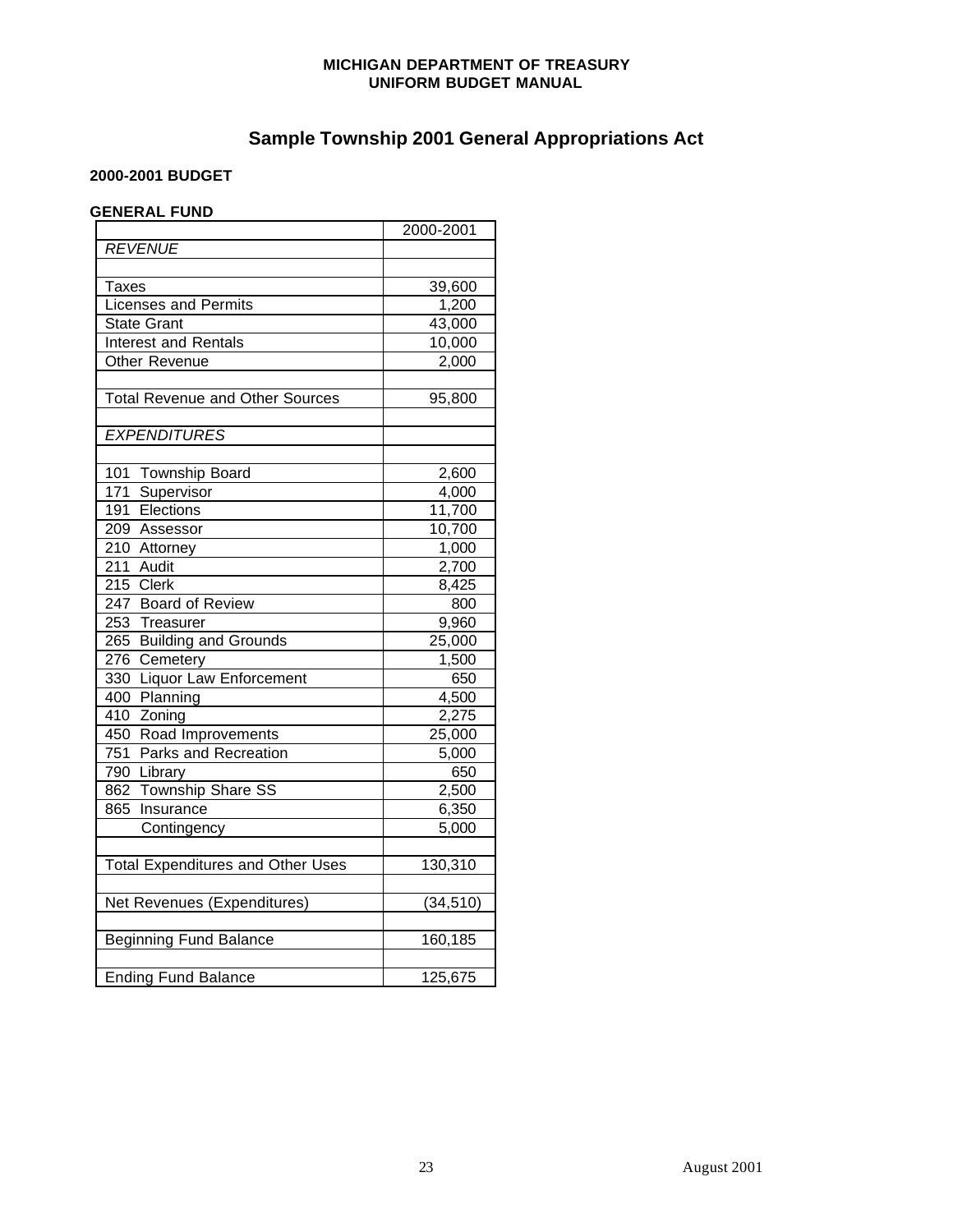## **Sample Township 2001 General Appropriations Act**

#### **2000-2001 BUDGET**

## **FIRE FUND**

|                                          | 2000-2001 |
|------------------------------------------|-----------|
| <b>REVENUE</b>                           |           |
|                                          |           |
| Taxes                                    | 26,000    |
| Interest and Rentals                     | 700       |
| Other Revenue                            | 3,000     |
|                                          |           |
| <b>Total Revenue and Other Sources</b>   | 29,700    |
|                                          |           |
| <b>EXPENDITURES</b>                      |           |
|                                          |           |
| 336 Fire Department                      | 22,000    |
| 862 Township Share SS                    | 650       |
| 865 Insurance                            | 2,200     |
| 901 Capital Outlay                       | 5,000     |
|                                          |           |
| <b>Total Expenditures and Other Uses</b> | 29,850    |
|                                          |           |
| Net Revenues (Expenditures)              | (150)     |
|                                          |           |
| <b>Beginning Fund Balance</b>            | 35,037    |
|                                          |           |
| <b>Ending Fund Balance</b>               | 34,987    |

## **HISTORICAL FUND**

|                                         | 2000-2001 |
|-----------------------------------------|-----------|
| <b>REVENUE</b>                          |           |
|                                         |           |
| <b>Charges for Services--Entry Fees</b> | 2,000     |
| Interest and Rentals                    | 300       |
| Contributions                           | 3,000     |
|                                         |           |
| Total Revenue and Other Sources         | 3,300     |
|                                         |           |
| <b>EXPENDITURES</b>                     |           |
|                                         |           |
| <b>Historical Commission</b>            | 3,500     |
|                                         |           |
| Total Expenditures and Other Uses       | 3,500     |
|                                         |           |
| Net Revenues (Expenditures)             | (200)     |
|                                         |           |
| Beginning Fund Balance                  | 11,616    |
|                                         |           |
| Ending Fund Balance                     | 11,416    |